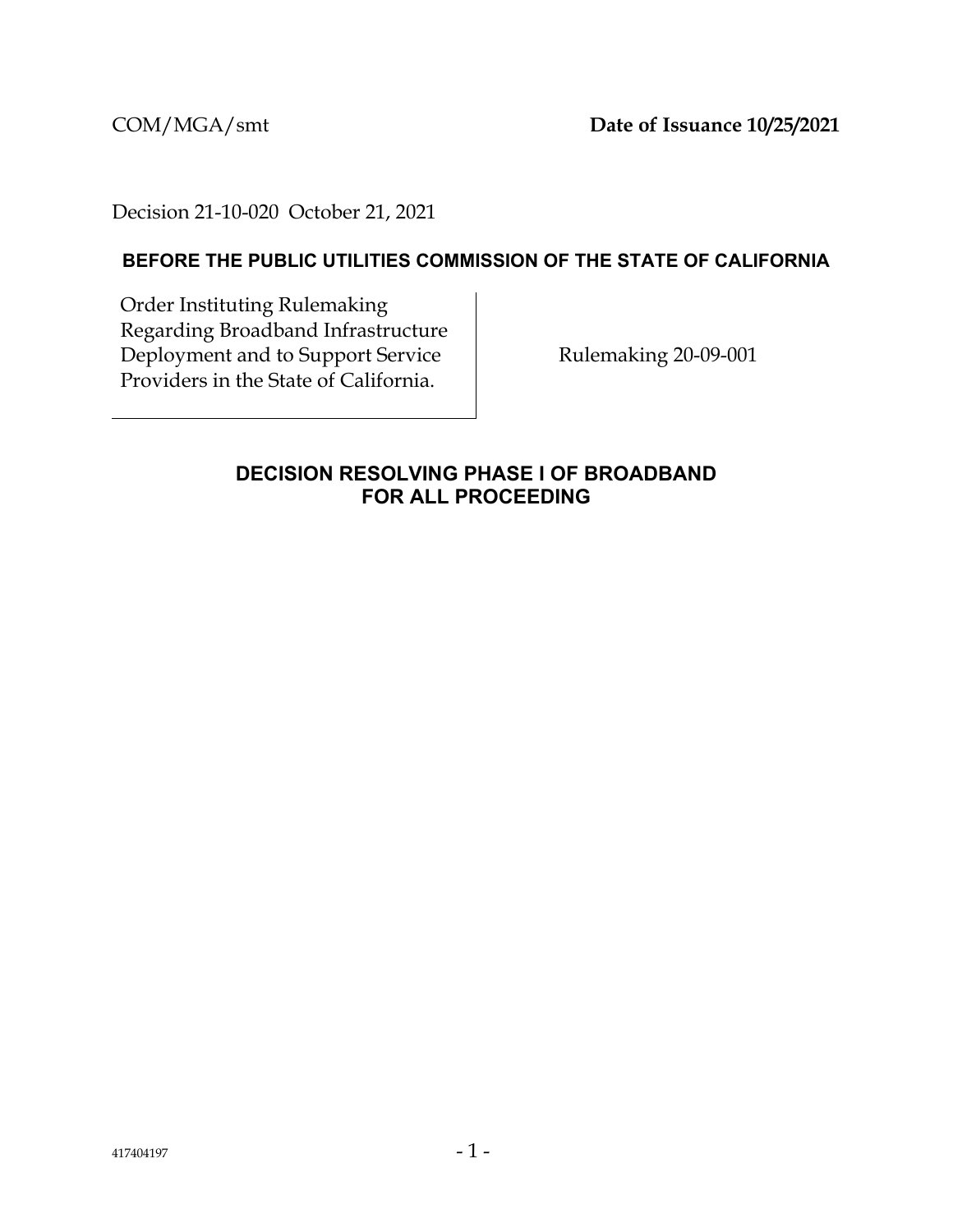# TABLE OF CONTENTS

# Title

Page

# **Contents**

| DECISION RESOLVING PHASE I OF BROADBAND FOR ALL PROCEEDING 1 |     |
|--------------------------------------------------------------|-----|
|                                                              |     |
|                                                              |     |
|                                                              |     |
|                                                              |     |
|                                                              |     |
|                                                              |     |
|                                                              |     |
|                                                              |     |
|                                                              |     |
|                                                              |     |
|                                                              |     |
|                                                              |     |
|                                                              | .21 |
|                                                              |     |
|                                                              |     |
| 7.                                                           |     |
|                                                              |     |
|                                                              | .25 |
|                                                              | .25 |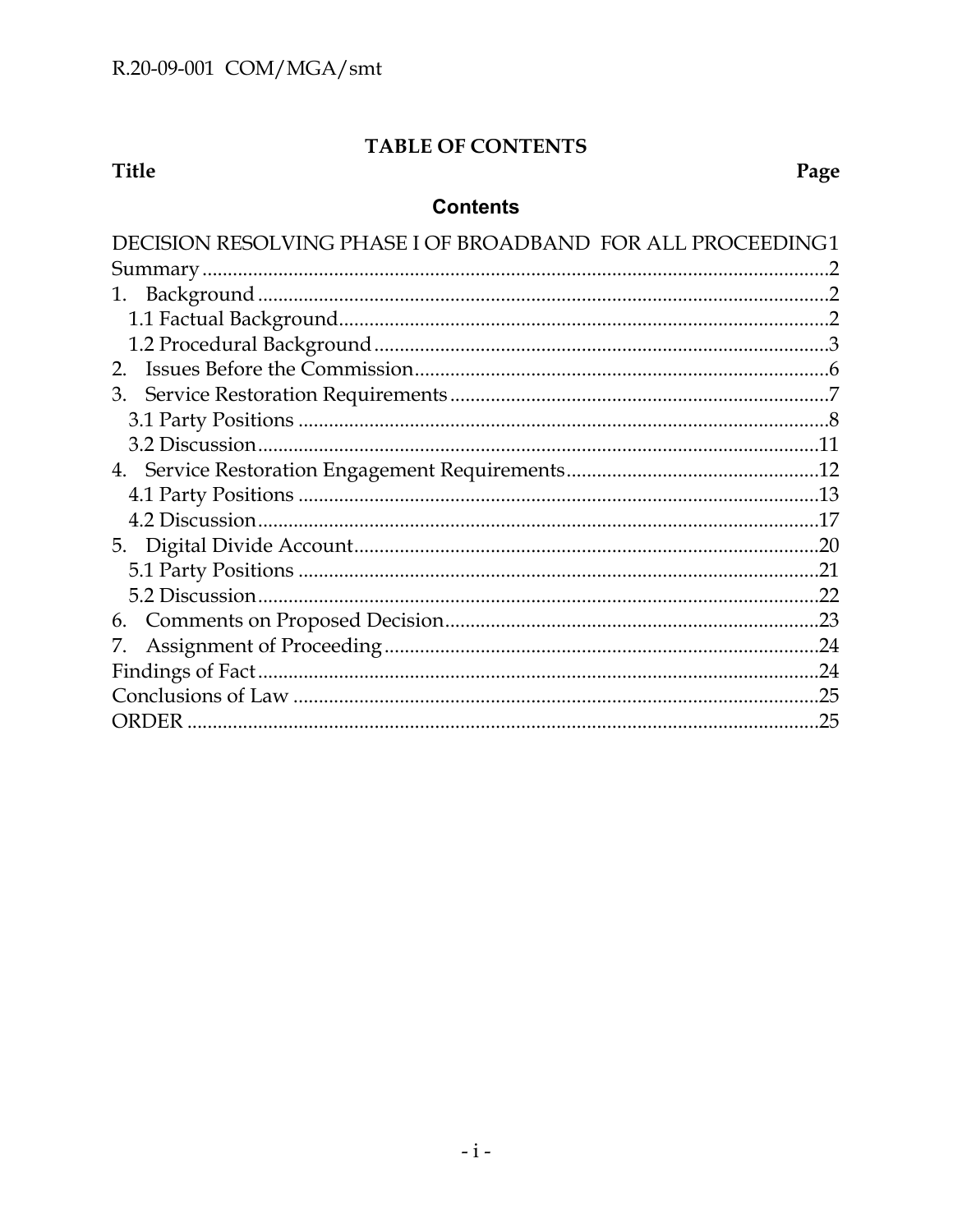# **DECISION RESOLVING PHASE I OF BROADBAND FOR ALL PROCEEDING**

## <span id="page-2-0"></span>**Summary**

This Decision resolves Phase I of this proceeding, adopting new post-disaster community engagement and reporting requirements for Investor-Owned Utilities and facilities-based telecommunications service providers in California. We also adopt eligibility requirements for the Digital Divide Account created in California Public Utilities Code Section 280.5.

This proceeding remains open.

### <span id="page-2-1"></span>**1. Background**

The California Public Utilities Commission (Commission) initiated the Broadband for All proceeding to set the strategic direction and changes necessary to expeditiously deploy reliable, fast, and affordable broadband Internet access services that connect all Californians.

## <span id="page-2-2"></span>**1.1 Factual Background**

Communities across California face a multitude of barriers for the deployment of resilient and accessible broadband networks. Broadband Internet access and service in urban communities varies by neighborhood. Rural areas of the state often lack the infrastructure for sufficient wireline and wireless broadband internet access service. The COVID-19 pandemic has highlighted the extent to which broadband access is essential for public safety, public health and welfare, education, and economic resilience, adding greater urgency to developing new strategies and expand on existing successful measures to deploy reliable networks with affordable service. Over 2,000,000 Californians lack access to high-speed broadband Internet service at speeds of 100 Megabytes per second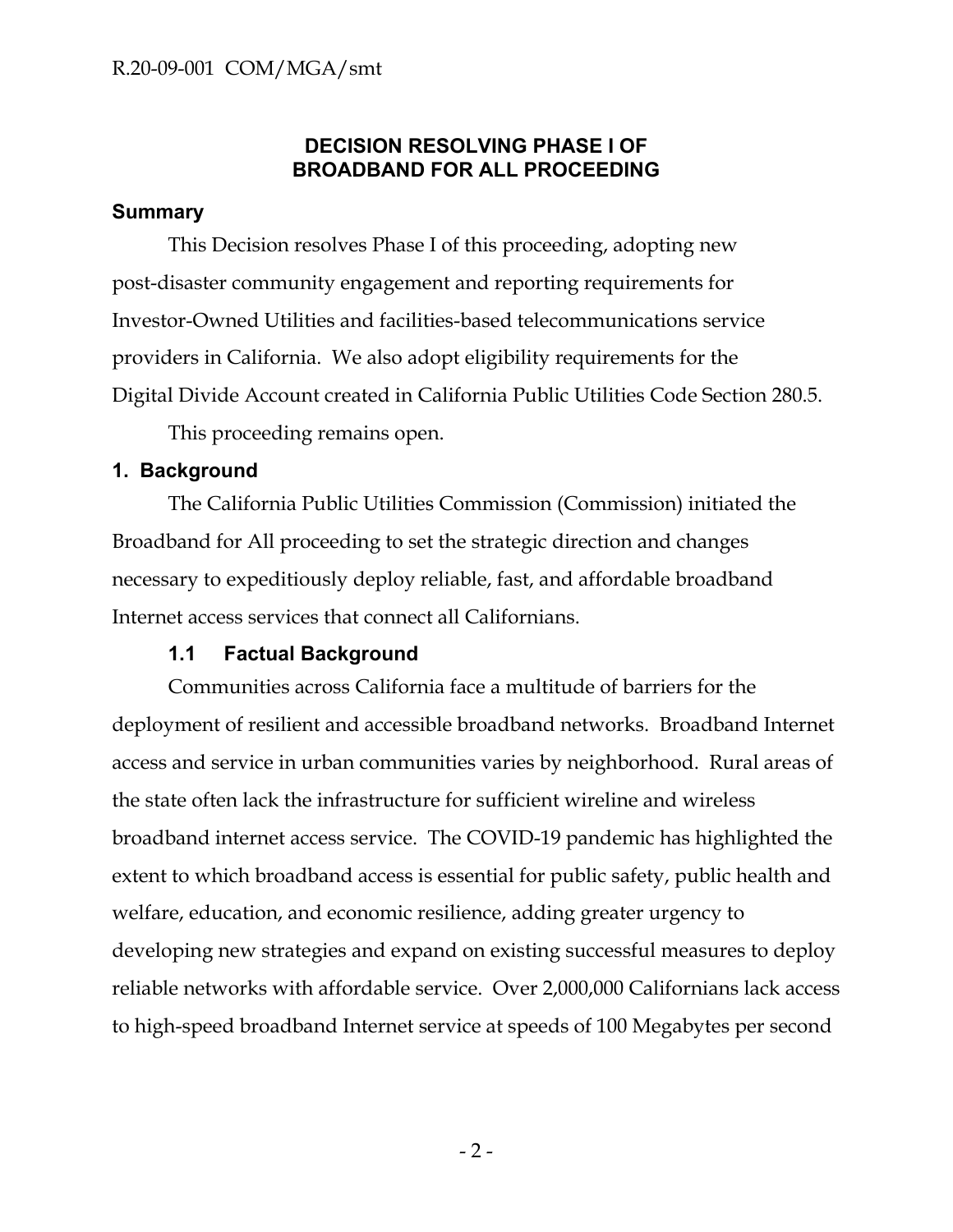$(Mbps)^1$  download, including 50 percent of rural housing units<sup>2</sup> and thirty percent of California Tribal Lands remain unserved.<sup>3</sup>

# <span id="page-3-0"></span>**1.2 Procedural Background**

Governor Gavin Newsom issued Executive Order (EO) N-73-20 on August 14, 2020, directing state agencies to accomplish 15 specific actions to help bridge the digital divide, including ordering state agencies to pursue a minimum broadband speed goal of 100 Mbps download to guide infrastructure investments and program implementation to benefit all Californians.

On September 10, 2020, this Commission opened this Rulemaking to set the strategic direction and changes necessary to expeditiously deploy reliable, fast, and affordable broadband Internet access services that connect all Californians. As stated supra this proceeding will explore near-term and medium-term actions to achieve this goal.

A prehearing conference was held on November 10, 2020, to discuss the issues of law and fact, determine the need for hearing, set the schedule for resolving the matter, and address other matters, as necessary.

On December 28, 2020, the assigned Commissioner issued a Scoping Memorandum and Ruling (Scoping Memo) that divided this proceeding into three phases. This decision addresses Phase 1.

<sup>&</sup>lt;sup>1</sup> Mbps.

<sup>2</sup> *See:* 

[https://public.tableau.com/profile/cpuc#!/vizhome/EOY2018BroadbandAdoptionsbyHousin](https://public.tableau.com/profile/cpuc#!/vizhome/EOY2018BroadbandAdoptionsbyHousingUnits/Adoption) [gUnits/Adoption](https://public.tableau.com/profile/cpuc#!/vizhome/EOY2018BroadbandAdoptionsbyHousingUnits/Adoption), available as of this writing, (based on 25/3 speed tier). <sup>3</sup> *See:* 

[https://public.tableau.com/profile/cpuc#!/vizhome/EOY2018BroadbandDeploymentbyHU-](about:blank#!/vizhome/EOY2018BroadbandDeploymentbyHU-TribalLands/Dashboard)[TribalLands/Dashboard](about:blank#!/vizhome/EOY2018BroadbandDeploymentbyHU-TribalLands/Dashboard), available as of this writing.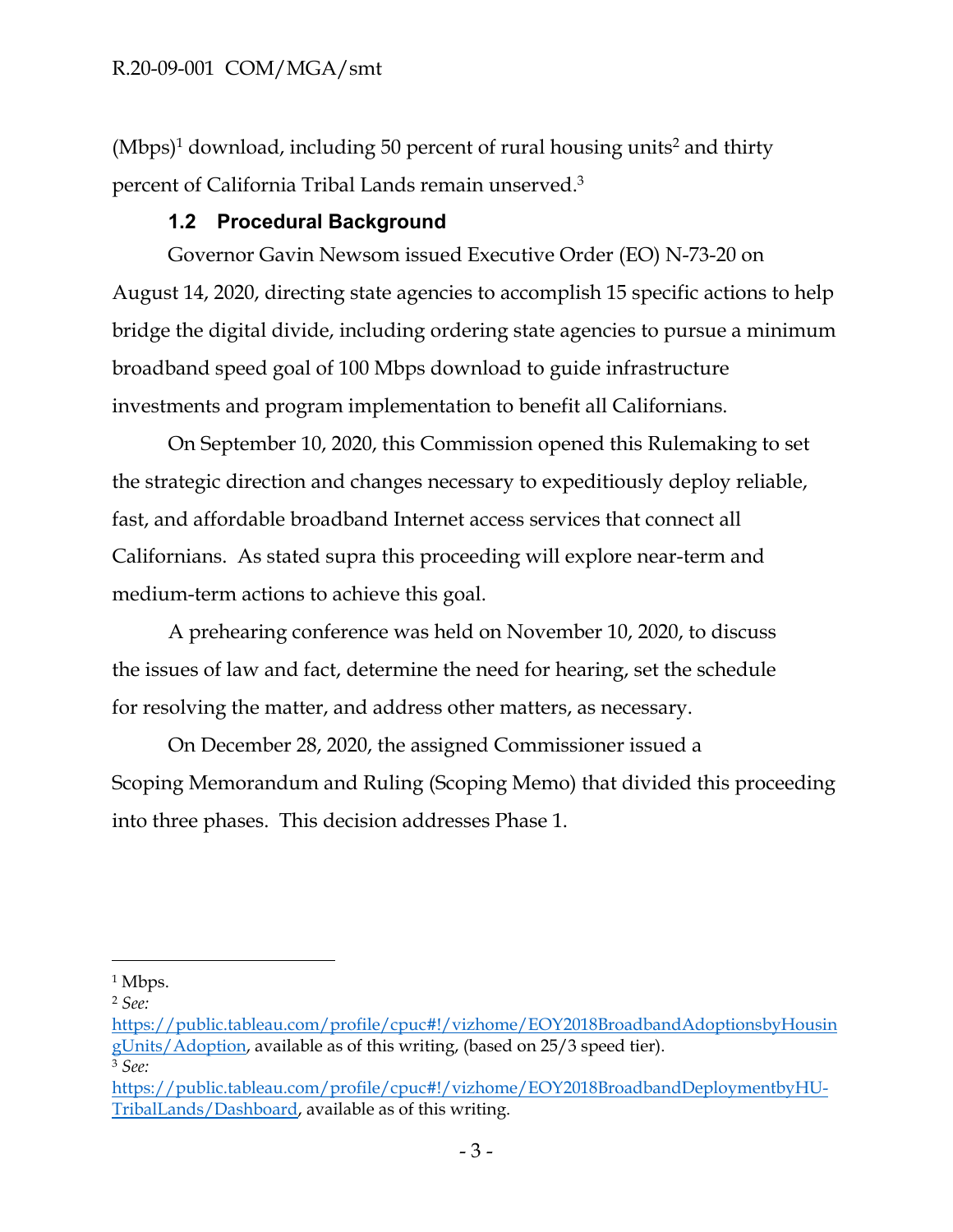On December 30, 2020, the assigned Administrative Law Judge (ALJ)

issued a ruling requesting party comment on a Commission Communication

Division (CD) staff proposal and questions raised by CD staff.

The following parties filed opening and reply comments:

- Pacific Gas & Electric (PG&E);
- San Diego Gas & Electric (SDG&E);
- Southern California Edison (SCE);
- California Association of Small and Multi-Jurisdictional Utilities (CASMU);<sup>4</sup>
- Corporation for Education Network Initiatives in California (CENIC);
- California Emerging Technology Fund (CETF);
- Next Century Cities (NCC);
- Public Advocates Office (CalPA);
- Rural County Representatives of California (RCRC);
- The Utility Reform Network (TURN);
- Center for Affordable Technology (CfAT);
- Utility Consumers' Action Network (UCAN);
- National Diversity Coalition (NDC);
- Small Business Utilities Advocates (SBUA);
- American Association of Retired Persons (AARP);
- Communications Workers of America (CWA);
- Frederick L. Pilot;
- AT&T California;
- Frontier California & Subsidiaries;

<sup>4</sup> Bear Valley Electric Service, Inc., Liberty Utilities (CalPeco Electric) LLC, and PacifiCorp, d.b.a. Pacific Power.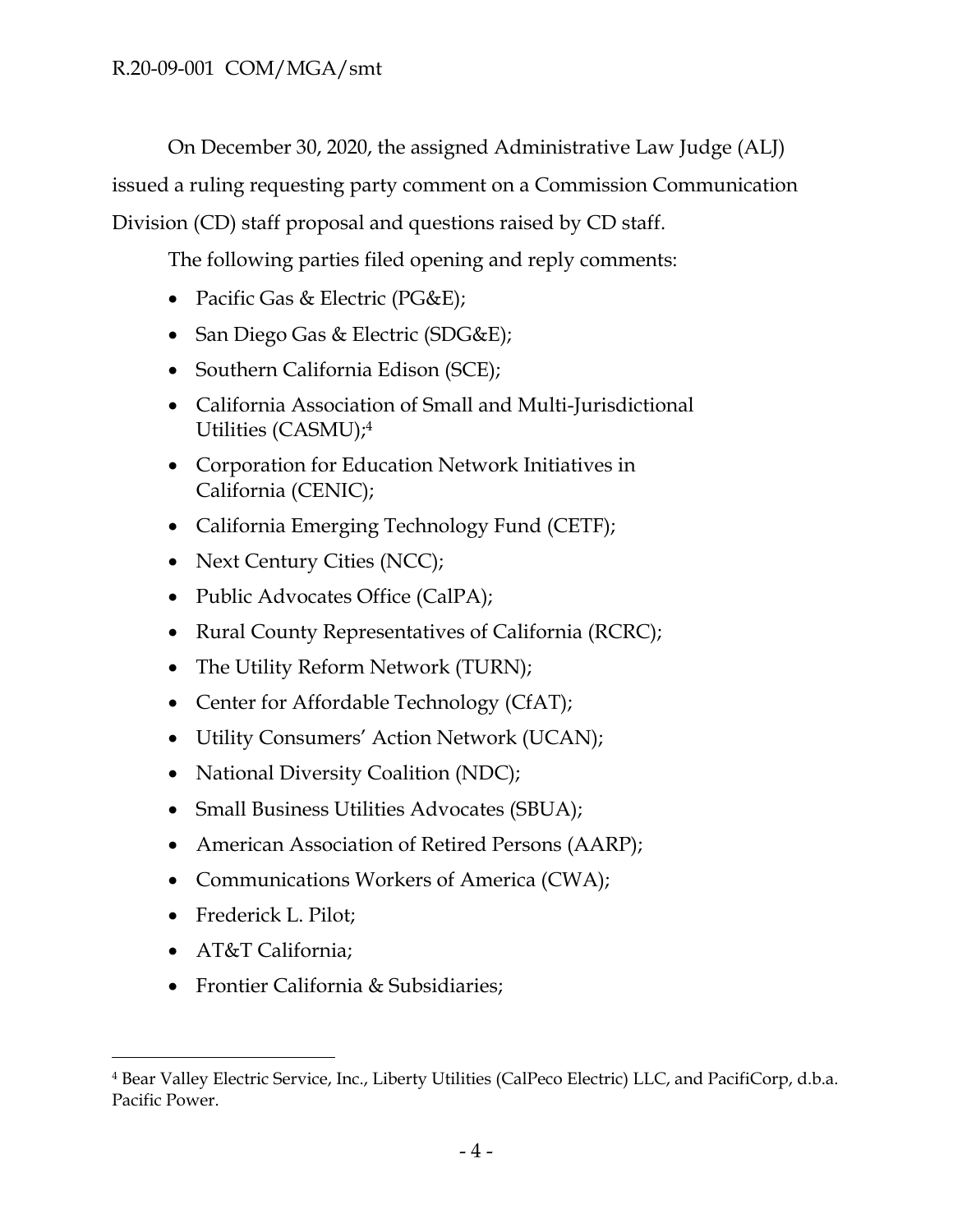- 13 small Local Exchange Carriers commonly called the Small LECs;<sup>5</sup>
- California Cable and Telecommunications Association (CCTA); and
- CTIA The Wireless Association.

After reviewing the comments and reply comments, on April 20, 2021, the assigned Commissioner issued an Amended Scoping Memo and Ruling modifying the scope of issues for this portion of this proceeding and ordering a supplemental round of comments and reply comments.

The following parties filed supplemental comments or reply comments:

- $\bullet$  PG&E;
- $\bullet$  SDG&E;
- SCE;
- CASMU;<sup>6</sup>
- CENIC;
- CETF;
- CalPA;
- TURN;
- CfAT;
- UCAN;
- NDC;
- $\bullet$  SBUA;

<sup>5</sup> Kerman Telephone Co., Foresthill Telephone Co., Hornitos Telephone Company, Pinnacles Telephone Co., Volcano Telephone Company, Winterhaven Telephone Company, Happy Valley Telephone Company, Sierra Telephone Company, Inc., The Siskiyou Telephone Company, The Ponderosa Telephone Co., Calaveras Telephone Company, Cal-Ore Telephone Co., Ducor Telephone Company

<sup>6</sup> Bear Valley Electric Service, Inc., Liberty Utilities (CalPeco Electric) LLC, and PacifiCorp, d.b.a. Pacific Power.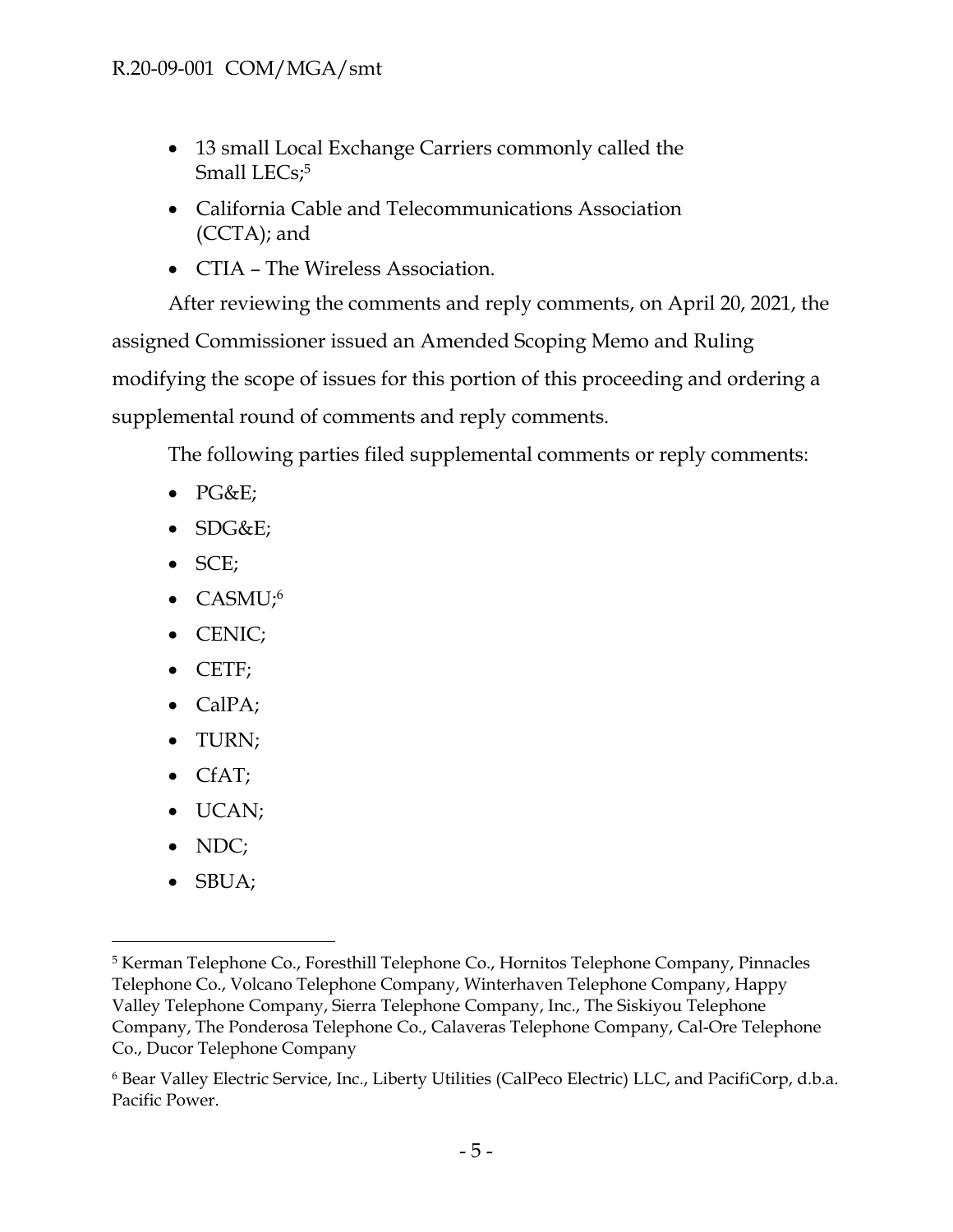- CWA;
- $\bullet$  Joint ILECs<sup>7</sup>;
- The Small LECs;
- CCTA; and
- CTIA The Wireless Association.

# <span id="page-6-0"></span>**2. Issues Before the Commission**

The Second Amended Scoping Memo divides this proceeding into

3 phases. This decision resolves Phase 1 of this proceeding, focusing on the

issues listed below.

- 1. What requirements, if any, should the Commission impose on communications service providers and the California energy Investor-Owned Utilities (IOUs) to facilitate the construction of fiber facilities or other technologies capable of providing a minimum download speed of 100 Mbps when restoring facilities after a disaster such as a fire? Should this Commission require both the IOUs and communications providers to coordinate on their construction activities?
- 2. How should the Commission use the roughly \$1 million in the Digital Divide Account to help schools and students?

Throughout the proceeding, the Commission will also consider the issue of how the digital divide and limited and/or no broadband access impact environmental and social justice communities, including improvements to better achieve any of the nine goals of the Commission's Environmental and Social Justice (ESJ) Action Plan.<sup>8</sup>

<sup>7</sup> AT&T California, Frontier, and Consolidated jointly filed comments and reply comments for the supplemental round but filed individually during the initial round.

<sup>8</sup> More information on the Commission's ESJ Action Plan available on the Commission's website as of this writing at: [https://www.cpuc.ca.gov/ESJactionplan/](about:blank)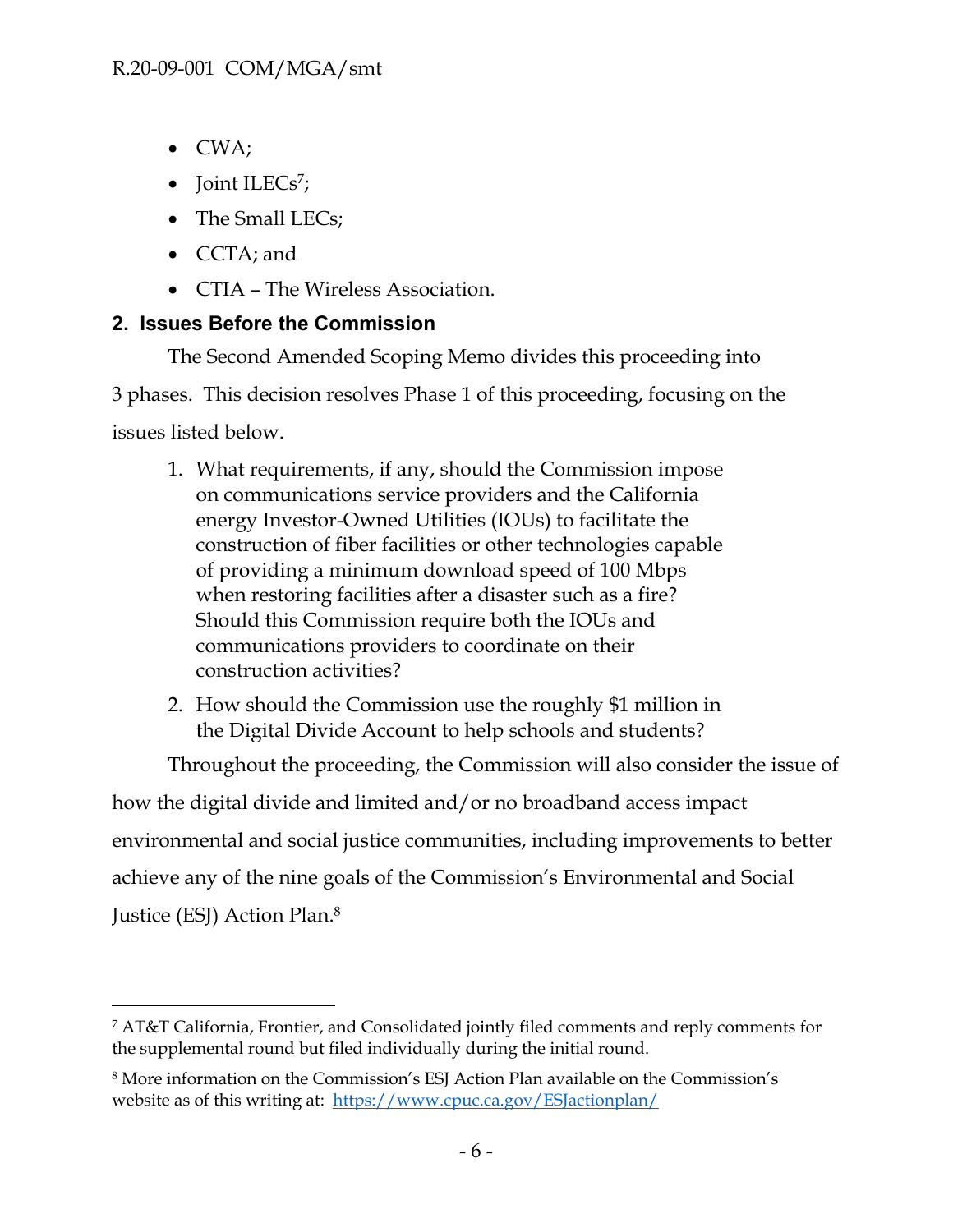#### <span id="page-7-0"></span>**3. Service Restoration Requirements**

The initial Scoping Memo requests parties propose requirements, if any, that the Commission should impose on communications service providers and the IOUs to facilitate the construction of fiber facilities or other technologies capable of providing a minimum download speed of 100 Mbps when restoring facilities after a disaster such as a fire. A December 30, 2020 ruling issued by the assigned ALJ served a staff paper on parties, including a proposed IOU Fiber Pilot Program (Pilot) in which IOUs install fiber optic infrastructure as part of their service restoral and rebuild of communities impacted by the 2020 wildfires and potential 2021 wildfires.

The goal of the Pilot is that, with the restoral of damaged IOU infrastructure following wildfires, the IOU will concurrently install fiber infrastructure and conduit as necessary to facilitate the operation of an open access fiber network in and near the community impacted by a 2020-21 wildfire.<sup>9</sup> By taking advantage of IOU service restoral and rebuilds to install a fiber network, the impacted community can benefit from reliable broadband infrastructure constructed by the IOU that would not be built outside of this opportunity. The network would be designed to provide points of interconnection that could be accessed by a third party, allowing it to serve the community in question. The proposal requires the IOU first to offer to lease the fiber or infrastructure to the local or Tribal government. Only after making that offering, would the IOU be allowed to lease the fiber in a nondiscriminatory manner at just and reasonable rates to a communications provider requesting access.

<sup>&</sup>lt;sup>9</sup> The proposal is confined to the 21 wildfires in California designated as Declared Disasters by the Federal Emergency Management Agency in 2020.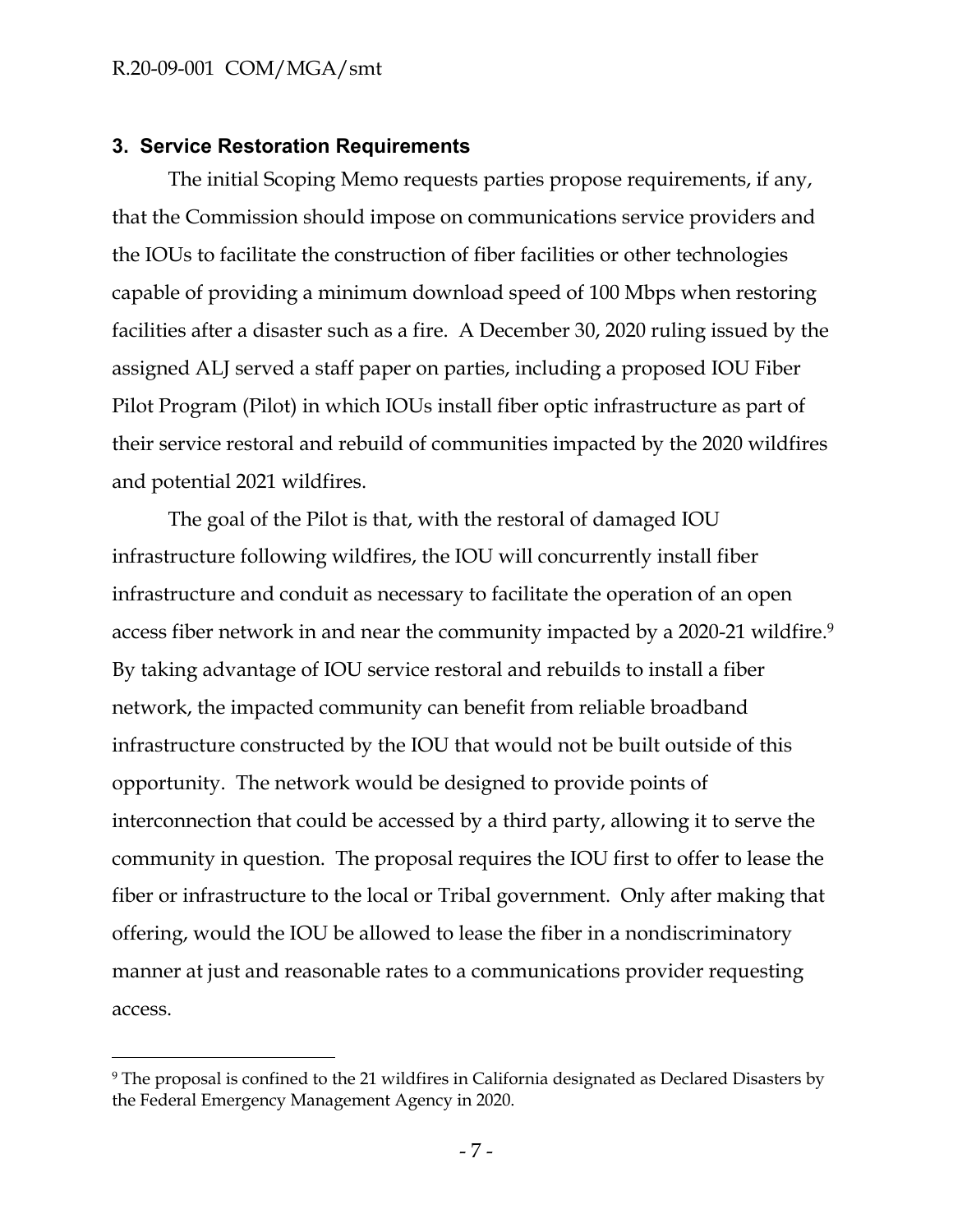Finally, the First Amended Scoping Memo Parties includes a proposal that if a post-disaster utility infrastructure rebuild involves undergrounding and the range of costs or the cost sharing arrangement differs from this Commission's Rule 20 formulas, the IOU must explain the reason for the difference.

## <span id="page-8-0"></span>**3.1 Party Positions**

Parties disagree over whether the Commission should require telecommunications service providers and IOUs to facilitate the construction of fiber facilities when restoring electrical facilities after a disaster. Parties also offer a variety of recommendations for other actions the Commission should take instead of implementing this requirement. Most parties either do not support the proposed Pilot or recommend significant changes to it.

Many of the IOUs, as well as the telecommunications service providers, assert the proposed construction requirements are unnecessary, as most service restoration work is complete or will be near completion by Spring 2021.<sup>10</sup> These parties argue that implementing that requirement would mean new and duplicative work in areas where construction activities have already been complete. The same parties also express concern that the rebuild requirement is too burdensome.

The IOUs, CASMU, and CWA argue that telecommunications service providers should be responsible for offering Internet service, not electrical utilities, given the electric utilities lack experience providing Internet service. CASMU adds that electric utilities should not be compelled to install fiber if not

<sup>&</sup>lt;sup>10</sup> PG&E states that it has completed all engineering work for the electric restoration in the 2020 wildfire areas in its service territory, along with 68 percent of the construction work. SCE reports that its 2020 wildfire restoration efforts have been completed. SDG&E states that of the 21 areas identified in the Staff Proposal, only the Valley Fire was located within SDG&E's service territory and the electric facilities impacted by the fire have almost completely been rebuilt and re-energized.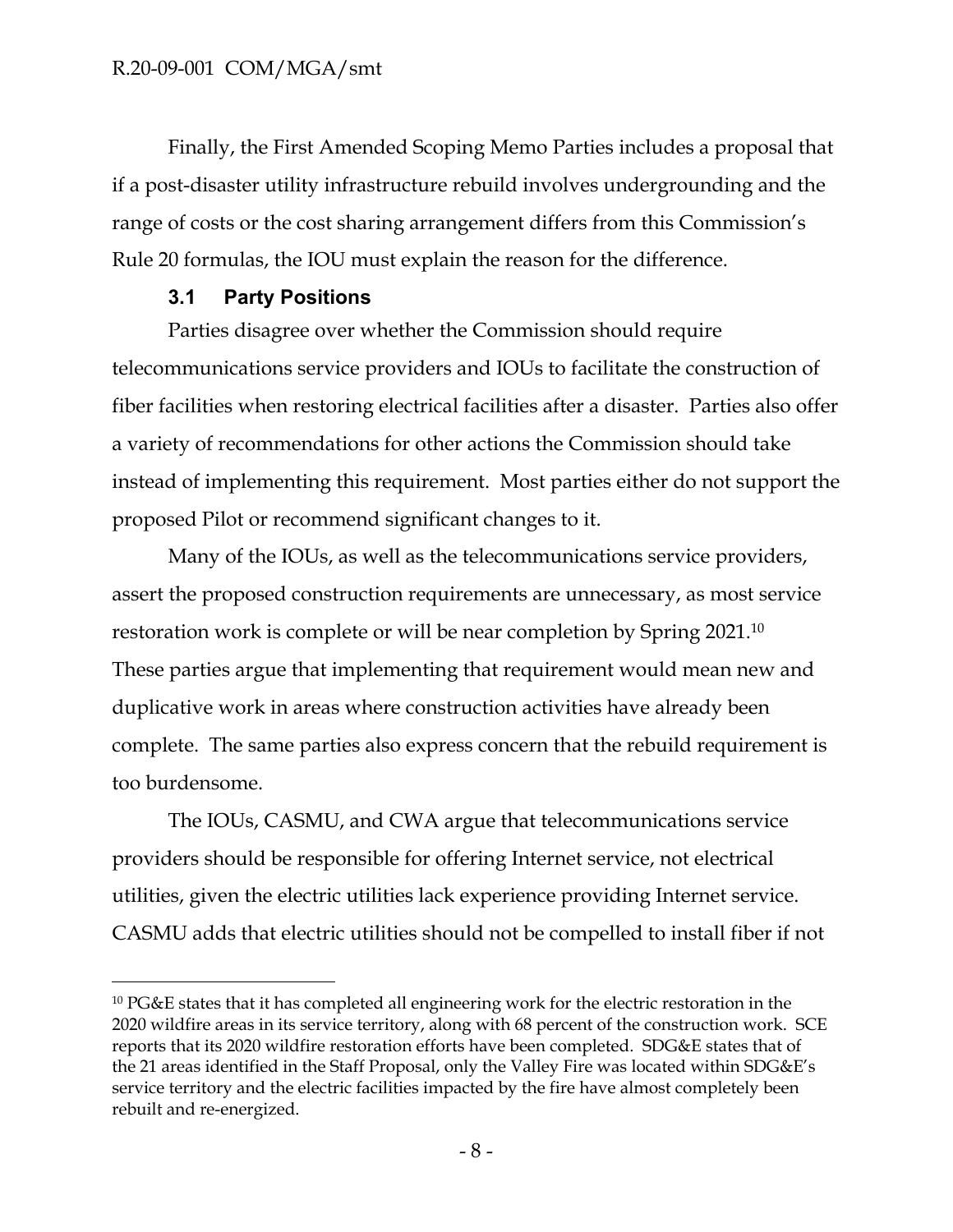required for utility operation. CASMU also asserts that electric utilities have little capacity or legal power to install fiber for communications purposes and the Commission has no jurisdiction to force IOUs into the Internet Serve Provider (ISP) market and should instead focus its Internet service expansion efforts on ISPs. If forced, CASMU members are willing to work with ISPs.

Most telecommunications service providers oppose the Commission requiring them to construct fiber and other fiber facilities when restoring facilities damaged or destroyed by a disaster. Several telecommunications service providers, as well as associations representing those providers, assert that mandating the construction or installation of specific technologies, such as fiber, will lead to delays in service restoral, or diminish capacity, could lead to overbuilding of existing telecommunications facilities, and also question if the fiber will even be used and useful.

Many parties either oppose the Pilot or recommend significant changes. AT&T, Frontier and the Small LECs recommend that the Pilot be voluntary, with CASMU requesting to be excluded from the Pilot. CTIA asserts the Pilot would violate competitive neutrality laws in California Public Utilities(Cal. Pub. Util.) Code Sections 253 (a) and 709.5. CWA is concerned that requiring fiber installation or the construction of fiber facilities in disaster recovery areas will lead to fiber islands. Instead, telecommunications providers argue that the Commission should only require space be available for installation.

Several parties, including CCTA, TURN, and Cal Advocates suggest a more focused pilot on a small number of communities, such as areas where the telecommunications infrastructure has not been rebuilt. CTIA asks the Commission to guarantee the Pilot would not disrupt wireless service. CWA is concerned the Pilot would overturn the current joint pole framework with no

- 9 -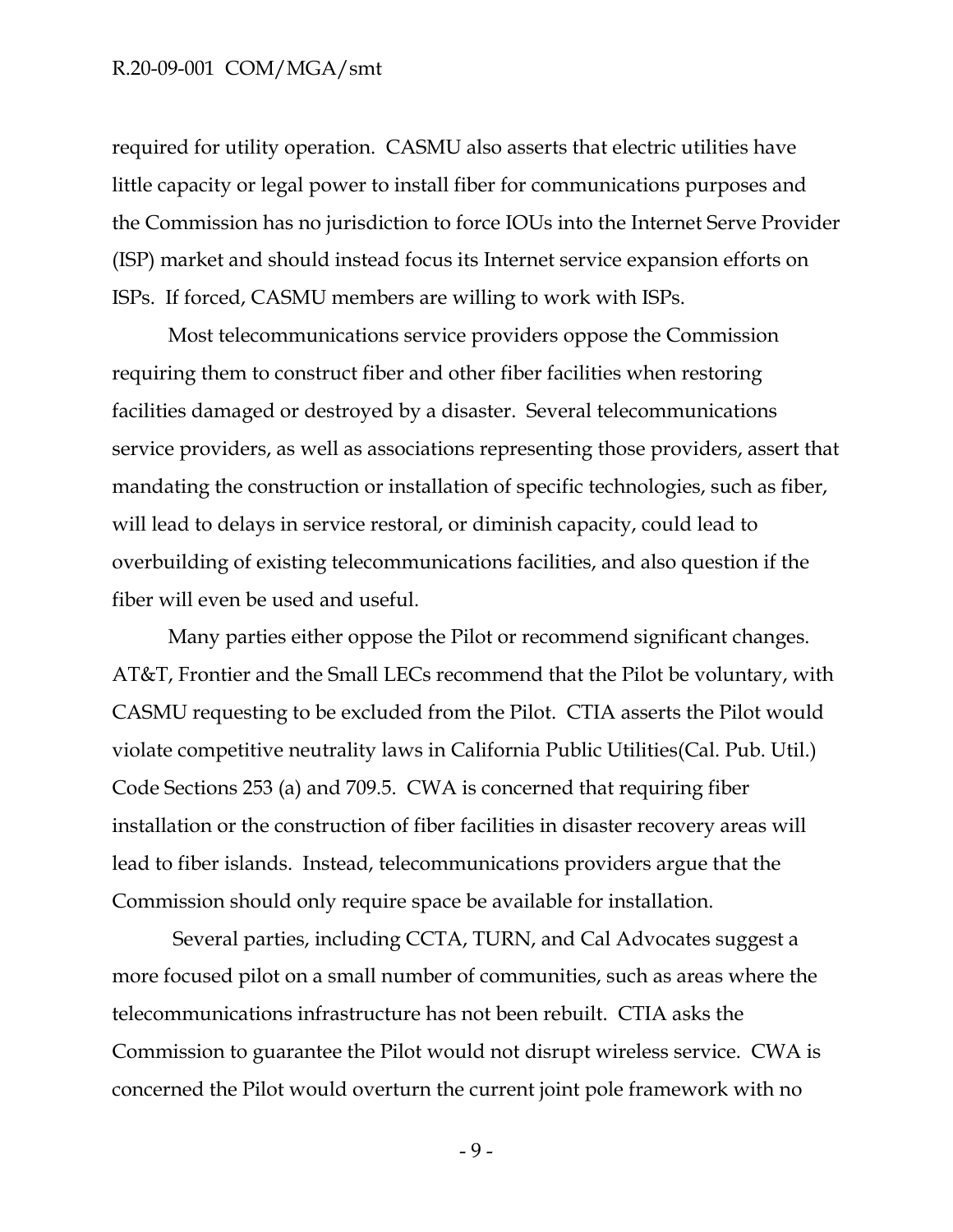obligations in place for maintenance and interconnection. CASMU asserts the Pilot does not recognize the limits placed by easement rules and that there is no precedent for the Pilot.

How to pay for the Pilot is another area of disagreement. The IOUs note the need for an identified cost-recovery mechanism to avoid cross-subsidization of ratepayer funds. CTIA opposes allowing IOU cost recovery in their general rate cases but also expresses concerns that costs are unlikely to be recouped. AT&T adds that the costs of deploying and operating the required fiber should be accounted for on a fully distributed cost basis and if any use of these fiber facilities is made by the IOU or by a commercial entity, the entire fully distributed cost of the fiber facilities should be removed from the utility rate base and regulated operating expenses, and if any use of these fiber facilities is made for non-utility purposes, it should be via a separate subsidiary of the IOU, with separate books of account and responsibility for any shortfalls.

Several parties, including Cal Advocates, CWA, and TURN, recommend the Commission instead focus on network and infrastructure hardening requirements, including the installation of better utility poles, as well as focusing on "Dig Once" policies. CCTA recommends the Commission focus on expediting pole attachments.

AT&T and CCTA oppose local and Tribal governments receiving access to IOU fiber, as well as the IOUs receiving priority over telecommunications service providers in the installation of fiber or other wireline infrastructure. AT&T asserts if an IOU leases its fiber facilities to a local or Tribal government, a carrier of last resort (COLR) in a disaster area should be relieved of any responsibility to rebuild its network and may discontinue service in the impacted area.

 $-10-$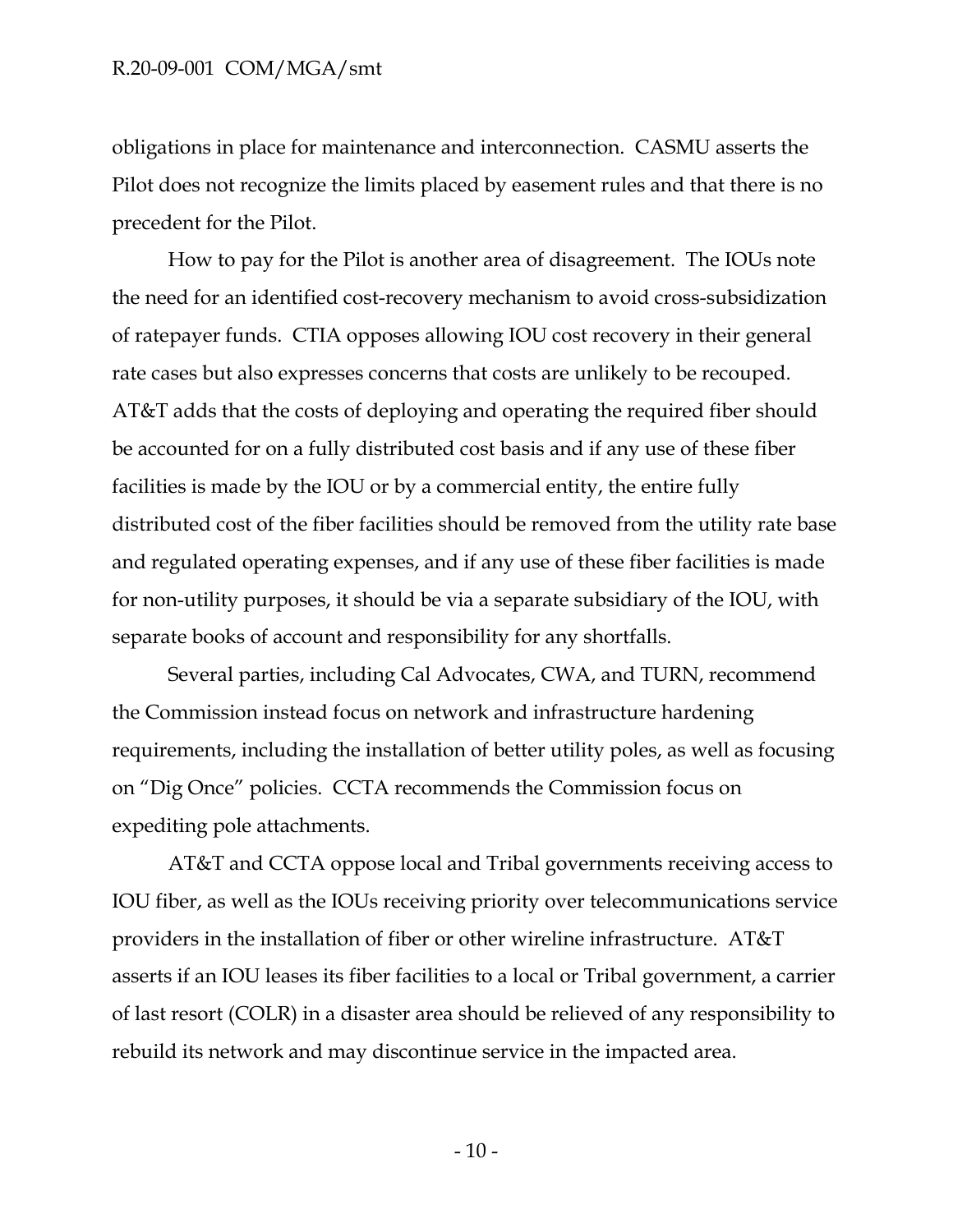Finally, parties do not agree about the proposal that, if a post-disaster utility infrastructure rebuild involves undergrounding and the range of costs or the cost sharing arrangement differs from this Commission's Rule 20 formulas, the IOU must explain the reason for the difference. AARP, Comcast, NDC, SBUA, UCAN all support the proposal. Comcast is interested in receiving cost recovery in instances of undergrounding after disasters for their bearing of the costs. SCE intends to use its CMA account to recover costs for its disaster-related rebuilds.

Small LECs oppose the proposal. These companies assert they do not have the resources to absorb costs and imposing cost recovery limits without significant benefits cannot be justified.

NDC requests restoration plans preemptively justify any deviations from standard ranges of costs or cost sharing under Rule 20, and that references for costs to be incurred should be provided and explained to avoid the appearance of price-gouging.

PG&E explains what goes into costs for trenching and cost-sharing and that costs may go up if the potential co-trenching partner prefers to instead do their own separate trench or rebuild overhead.

#### <span id="page-11-0"></span>**3.2 Discussion**

While we decline at this time to require IOUs to install fiber while undertaking their service restoration efforts after a disaster, we nonetheless want to find ways to encourage IOUs to install fiber or conduit voluntarily. We do not authorize the inclusion of these costs into rates at this time; however, we will continue to explore other opportunities for the IOUs, including the Federal Funding Account created by Senate Bill (SB) 156, the rules for which will be

- 11 -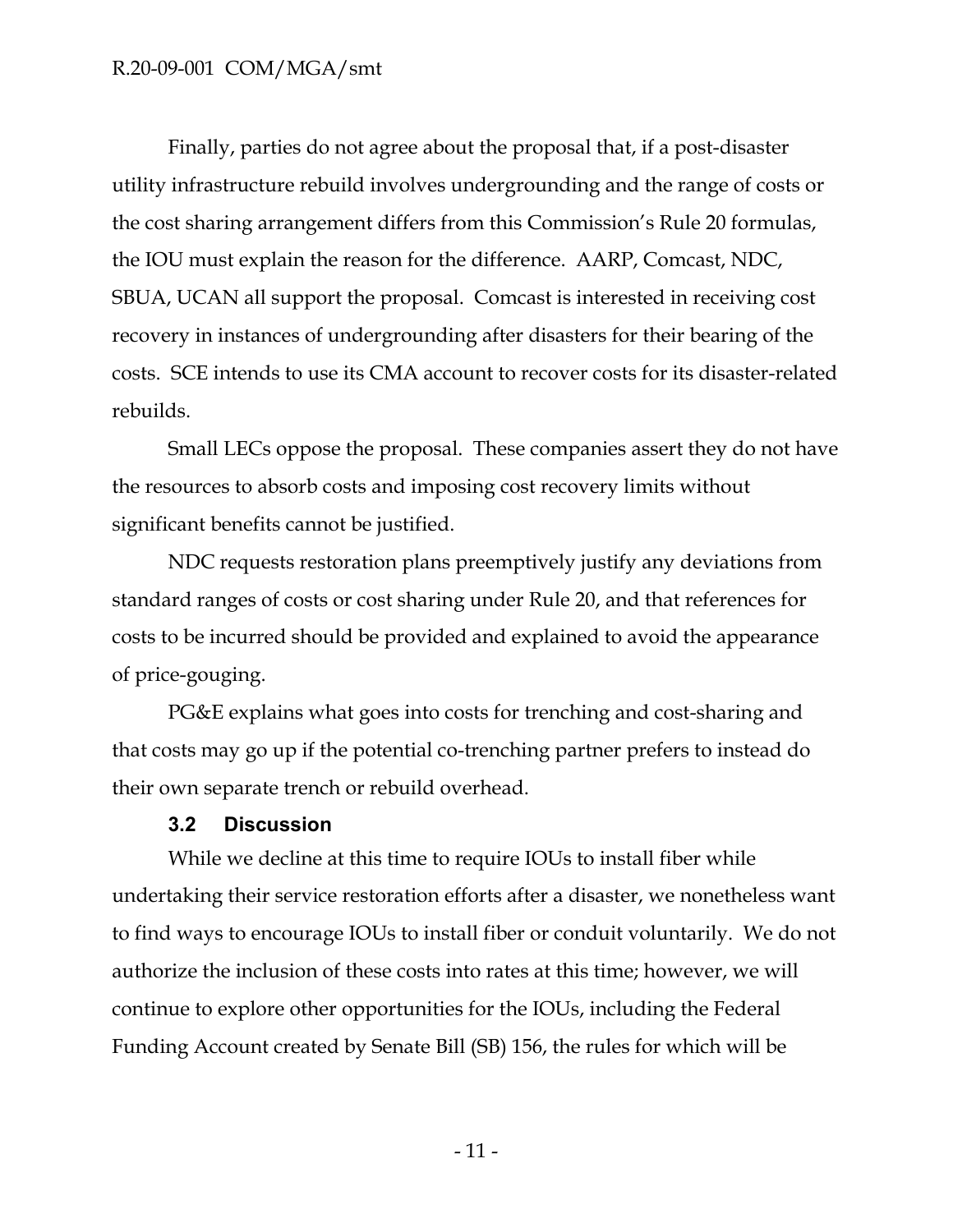developed in Phase III of this proceeding. We encourage the voluntary installation of fiber/conduit during restoration and rebuilding.

In Phase II-A of this proceeding, we are continuing to investigate ways to leverage existing IOU fiber, as well as future fiber builds, and wildfire hardening work, to assist in serving unserved and underserved communities. Thus, we want to clarify that our choice in this decision not to require fiber and/or conduit installation when rebuilding should not be viewed as agreeing with many of the other arguments against the construction requirement and the Pilot. We are not persuaded by arguments that leveraging IOU fiber to serve unserved communities somehow violates statute or is anticompetitive. Further, we will continue to explore options that include local and tribal governments.

#### <span id="page-12-0"></span>**4. Service Restoration Engagement Requirements**

The First Amended Scoping Memo ordered a supplemental round of comments and reply comments on a proposal that the Commission require the IOUs and telecommunications service providers for each community impacted by a disaster to file an advice letter detailing the impact of the disaster on their facilities, and to include service restoration plans, no later than 15 days after the disaster. The proposal also includes that the Commission require IOUs and communications providers to meet and confer prior to filing their advice letter. Further, if the proposed rebuild involves undergrounding and the range of costs or the cost sharing arrangement differs from this Commission's Rule 20 formulas, the IOU must explain the reason for the difference. Finally, the First Amended Scoping Memo proposes that the Commission require both the IOUs and communications providers communicate with the impacted community via the local or tribal government representatives such as city and county officials,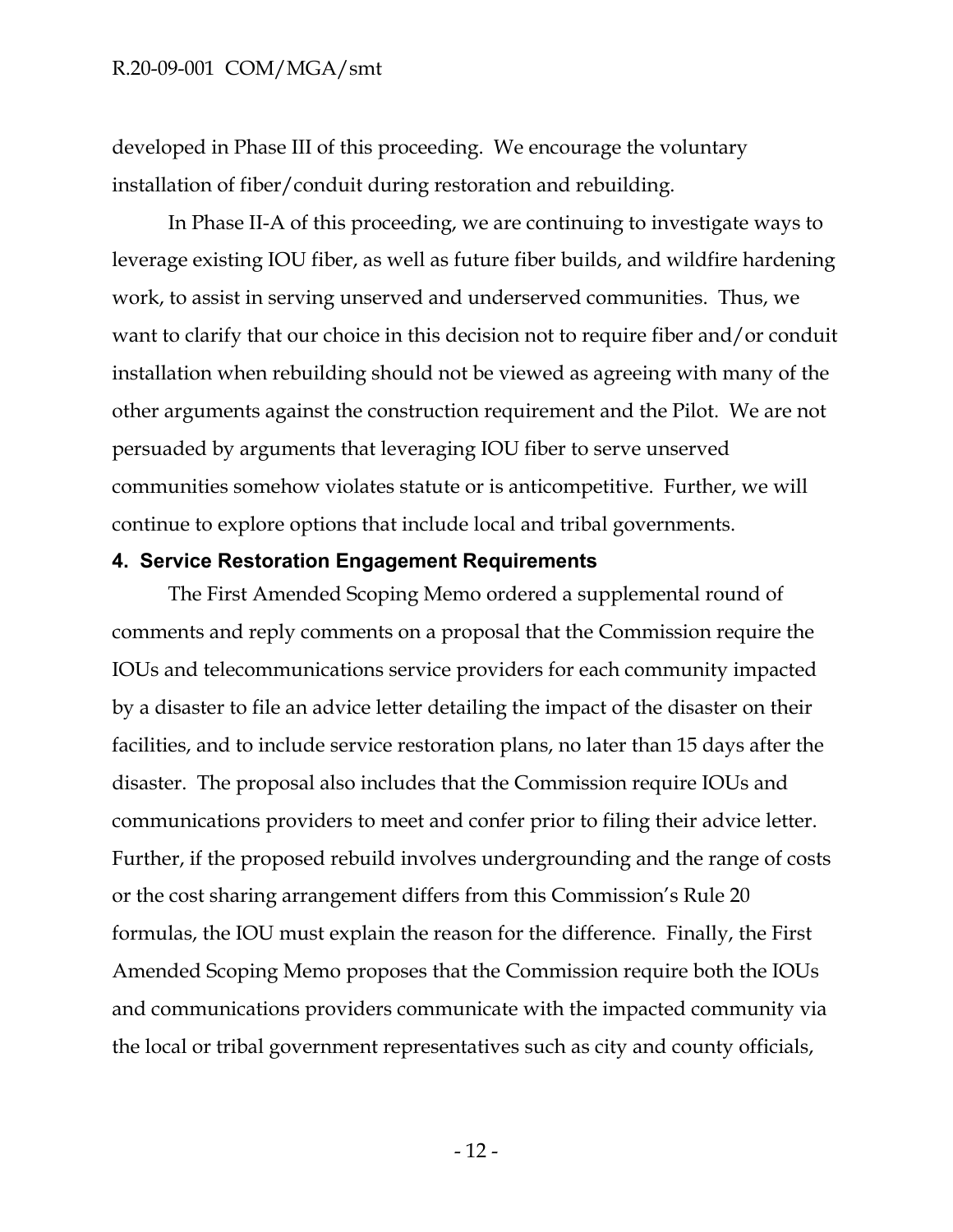the Regional Broadband Consortium, or other interested stakeholders on rebuild status, plans and timelines, and seeks comment on the specifics.

## <span id="page-13-0"></span>**4.1 Party Positions**

Parties disagree on whether the Commission should adopt the community engagement proposal issued in the First Amended Scoping Memo.

The AARP asserts that requiring electric utilities and telecommunications service providers to meet and confer among each other, as well as with local and Tribal governments and other community organizations, could lead to the efficient deployment of post-disaster services. TURN supports encouraging these types of communications and recommends requiring a second advice letter detailing the progress.

NDC generally approves of the proposed requirements, asserting this type of coordination will help IOUs and ISPs assess what locations and services to prioritize. SBUA asserts that plans should be clear and communicated with the public affected by disasters, as many in these circumstances don't have access to the Internet or smart phones, thus telephone and television access can be instrumental to informing locals during these times of trouble.

TURN supports the Commission facilitating disaster coordination with IOUs and telecommunications service providers to lay the groundwork for their post disaster cooperation with local communities in disaster prone areas, arguing that feedback from stakeholders might be broader than the recovery process and allow for lessons learned and needs assessments going forward. CforAT asserts the meet and confer requirements also could be useful in planning fiber buildouts, as this sort of instruction is novel and allows for more efficient models for building out fiber networks and network planning, encouraging deployment in unserved areas.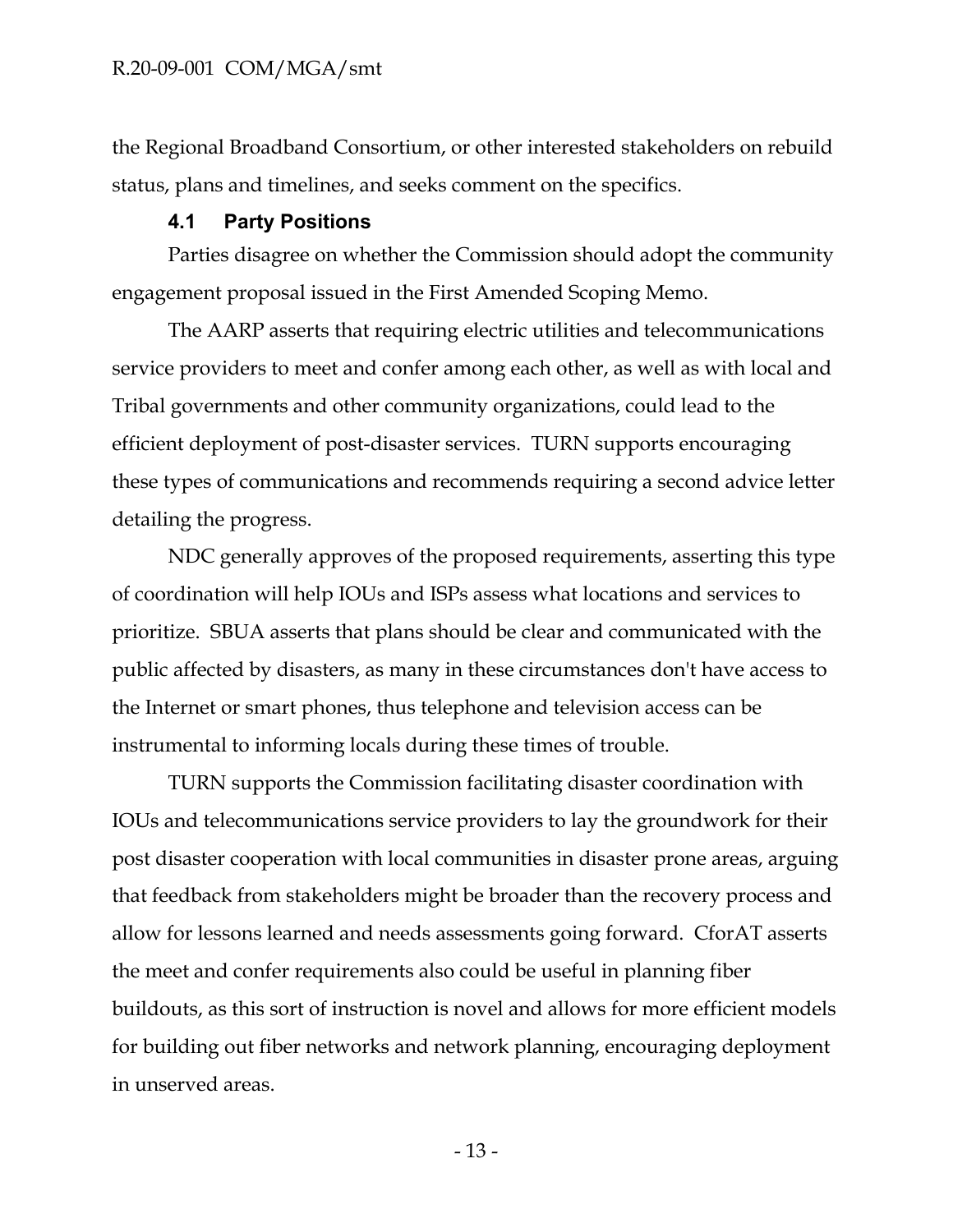CASMU, Charter, Cox, Comcast, CTIA, the Joint ILECs and the Small LECs all oppose the proposed meet and confer requirements. Charter, Comcast, Cox, CCTA, and CTIA assert the requirements are unnecessary, as IOUs and telecommunications service providers already meet and confer on service restoral efforts, adding that if the meet and confer requirements are adopted, the Commission should allow for the written communications to count as meeting the requirement. The Small LECs assert that companies should be focused on restoration, not reporting, and that existing reporting requests are sufficient. Joint ILECs, CASMU, CTIA and CCTA assert the community engagement requirements will lead to service restoral delays, though CETF and SBUA assert the opposite, arguing instead that coordination with community organizations and local stakeholders can make restoral quicker.

Joint ILECs, CTIA, and Comcast argue that the Commission lacks jurisdiction to issue these rules and is also preempted by the Federal Communications Commission (FCC). CforAT, Cal Advocates, and TURN dispute these claims, asserting this Commission is responsible for ensuring that telecommunications networks and services are sufficiently supported for public safety.

SDG&E and SCE assert that the proposal overlaps with existing Commission rules – including General Order (GO) 166, GO 95, and Rule 12.5 of the Commission's Rules of Practice and Procedure<sup>11</sup> – and does not add value to post-emergency restoration efforts, and would even cause service restoral delays, predicting that additional delays to restore service if telecommunications providers request rights to access their facilities and equipment on IOU

<sup>&</sup>lt;sup>11</sup> Hereinafter referred to as Rule(s).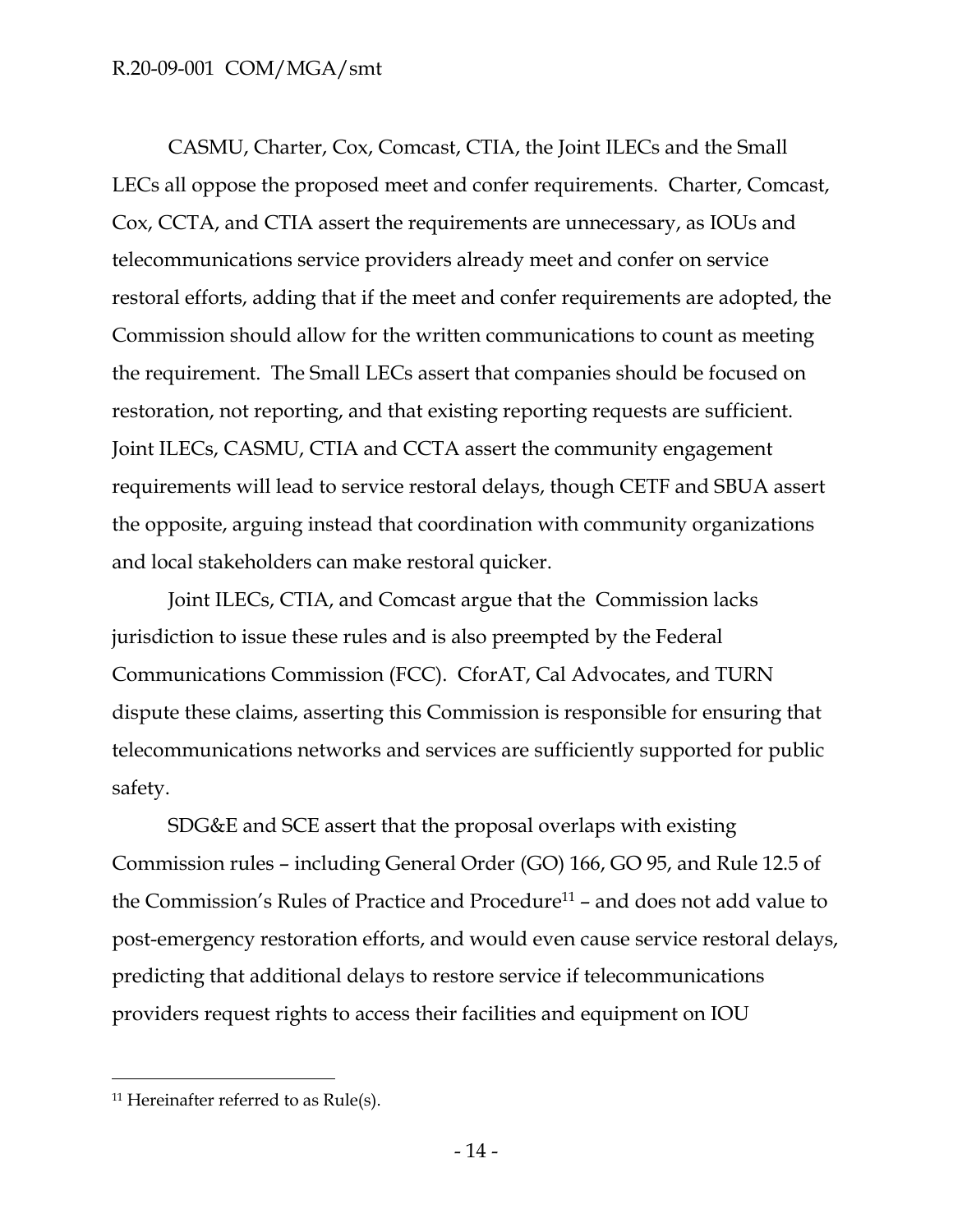infrastructure. Instead, SDG&E asserts that telecommunications providers should be coordinating on utility fire hardening efforts as identified in already required Wildfire Management Plans.

Cal Advocates and SCE assert that rules should not be duplicative of work in other Commission proceedings. Cal Advocates also asserts the Commission should require timely restoration of services and require telecommunications service providers to rebuild improved infrastructure, when feasible.

Several parties recommend revisions to the proposal. CASMU and Joint ILECs note that the proposed rules do not specify when specific communication activities must occur or to what extent the IOUs need to incorporate feedback.

CETF, PG&E, and SCE support defining a disaster as a "major outage" as defined in GO 166. PG&E asserts that using the term "service restoration plans" may lead to conflict as typical restoration is restoring previous service as soon as possible, while a rebuild implies using new infrastructure, given that facilities and housing and other infrastructure have been destroyed. Restoration generally begins as soon as first responders allow access to the area in question. Thus PG&E argues that service restoration plans should refer to rebuild activities where the replacement of utility structures in disaster areas have destroyed end user property. Comcast asserts the definition of disaster needs to be clarified, so that the rules only apply to significant disasters, and limited to those named disasters by the Governor and President of the United States that cause network outages.

CforAT requests the Commission ensure outreach is in all languages within the communities and that the most vulnerable are reached out to, especially if they rely on medical equipment to survive.

- 15 -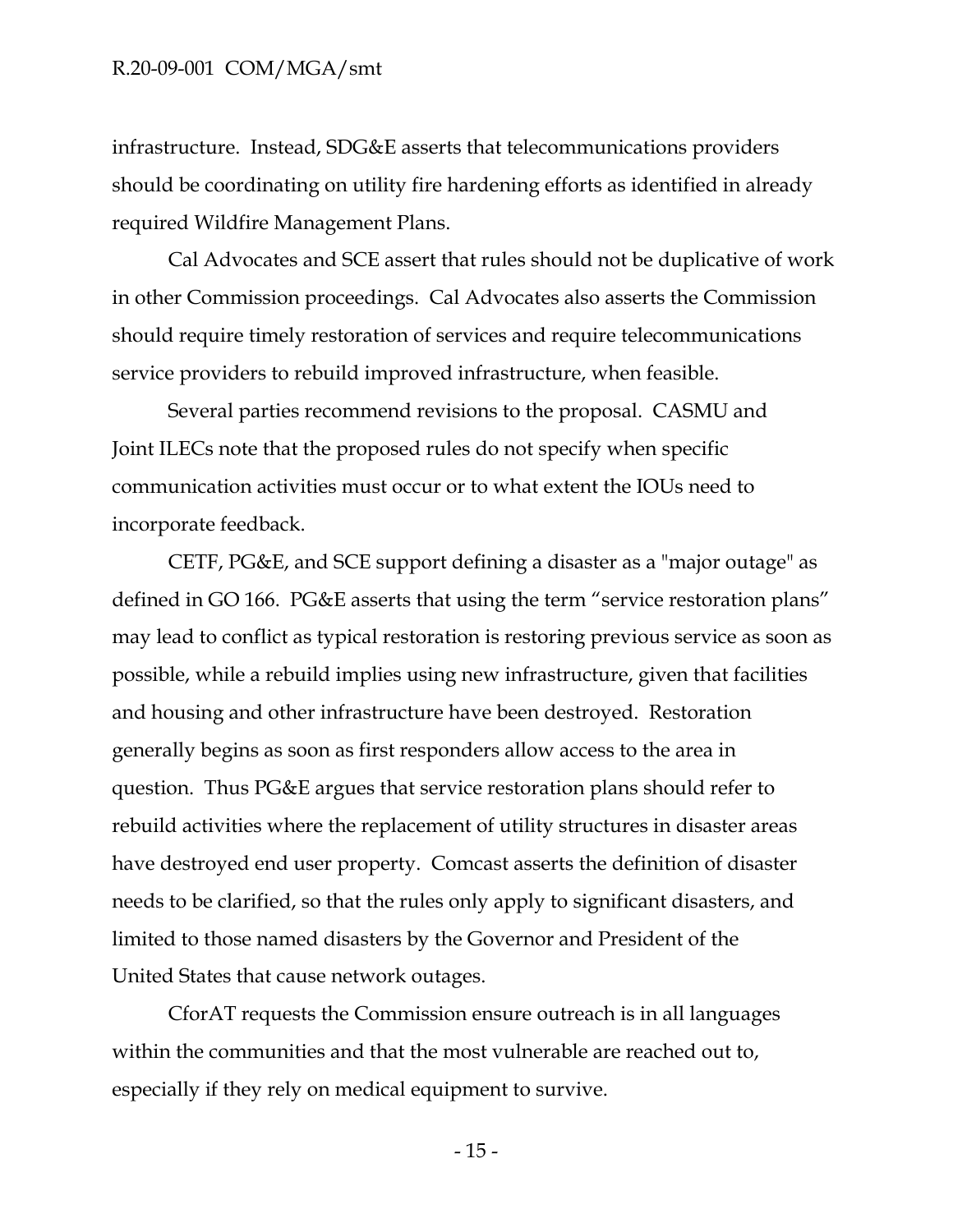The Joint ILECs argue that a 15-day period is far too short, and that it could lead to company employees entering unsafe areas before they are cleared. The Small LECs argue the proposed requirement would impose undue compliance costs without providing meaningful benefits. Comcast and CCTA recommend extending the deadline to 30 days. PG&E and SCE support extending the deadline to file an Advice Letter to at least 60 days. CWA asserts telecommunications service providers rarely meet their responsibilities to ensure their networks are reliable and secure, so the Commission instead should require these companies to submit plans in advance of disasters and include redundant systems in case of disaster. SCE argues that any requirement should allow for 'good faith efforts' and that any meet-and-confer be in a way that does not disrupt restoral efforts.

Comcast, CENIC, and CCTA request several clarifications, including when the clock for 15 days begins. CCTA also asserts that the Advice Letters should be limited to information regarding the impact of disaster on providers' facilities and service restoration status.

TURN and NDC note that service restoration may include temporary facilities or repairs, not final plans for rebuilding damaged infrastructure, asserts that the Commission will need to incorporate both short-term and longer-term efforts in the proposed Advice Letter process. CforAT recommends the Commission require three Advice Letters: an initial Tier 2 filing within 15 days of the disaster; a Tier 2 Advice Letter filed no later than 60 days after the disaster detailing providers' communication and collaboration with affected communities; and a final Tier 1 Advice Letter updating that same information once providers have completed service restoration.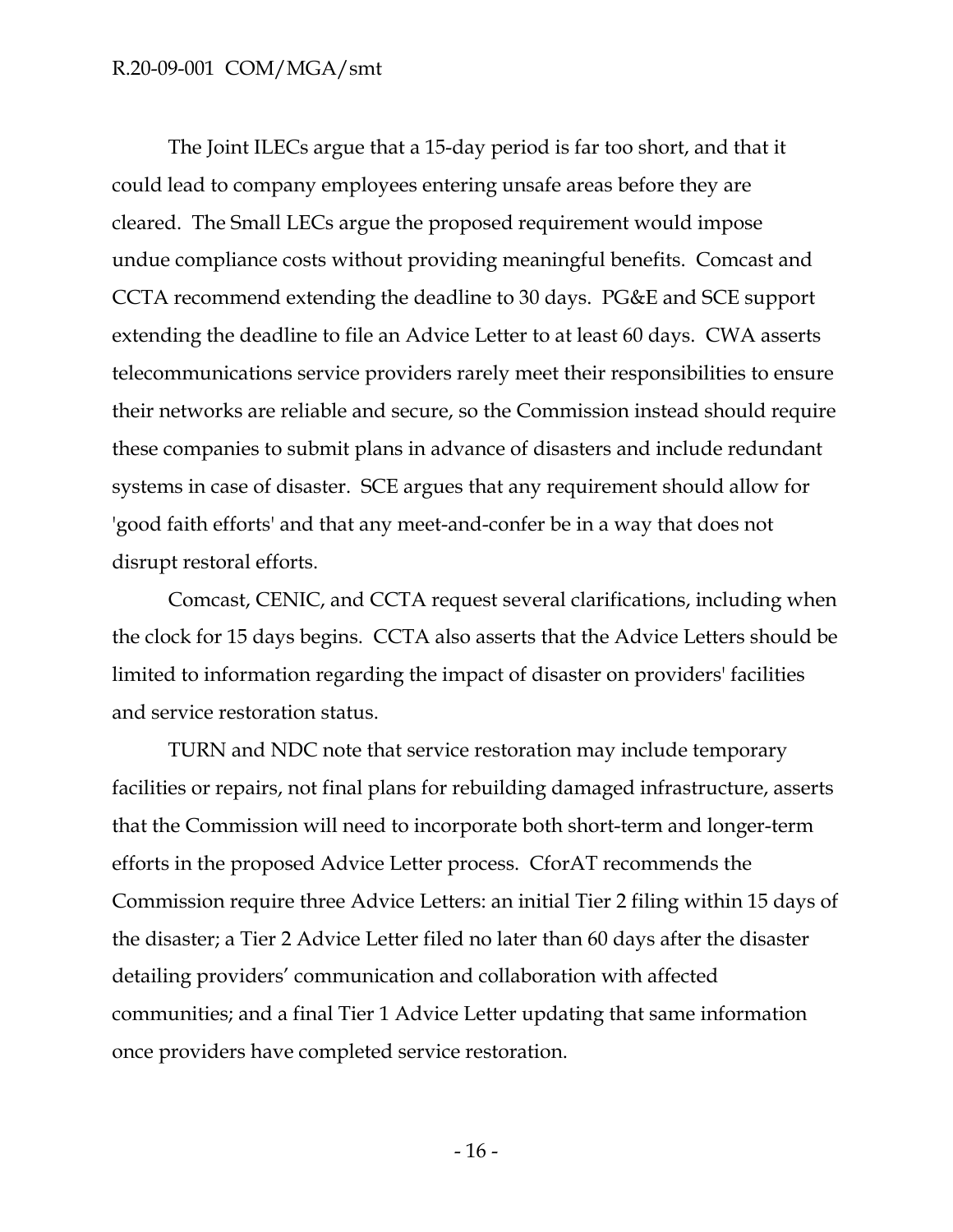### <span id="page-17-0"></span>**4.2 Discussion**

We adopt the community engagement and Advice Letter filing requirements, with modifications.

We dismiss the extremely broad claims made by the large ILECs, cable providers and CTIA that this Commission does not have the authority to adopt these rules. The OIR discusses our authority in detail. Further, the Commission has addressed these claims in other decisions, notably in Decision (D.) 20-07-011<sup>12</sup> and D.21-02-029,<sup>13</sup> which discuss our jurisdiction over wireless and wireline facilities, including interconnected voice over internet protocol (VoIP) carriers. While there are specific actions state commissions cannot take, such as licensing spectrum, state commissions are not preempted from adopting these types of rules.

Further, we are not persuaded by objections that community engagement and Advice Letter requirements will divert critical resources from the restoration efforts, as these claims are unsupported. These arguments contradict other statements made by the same providers that they already are performing these tasks.

 We also are not persuaded by arguments that existing post-disaster reporting requirements are sufficient. The Commission has received enough formal and informal complaints to suggest this is not the case. Comments in the record from several types of consumer groups further support this point. Finally, the comments filed by many of the IOUs and telecommunications service

<sup>&</sup>lt;sup>12</sup> Decision Adopting Wireless Provider Resiliency Strategies, at 13-33 (holding that the resiliency and backup power requirements adopted by the decision were not preempted by 47 USC § 332(c)(a)).

<sup>&</sup>lt;sup>13</sup> Decision Adopting Wireline Provider Resiliency Strategies, at 6-15 (confirming that VoIP providers are telephone corporations pursuant to Pub. Util. Code § 234).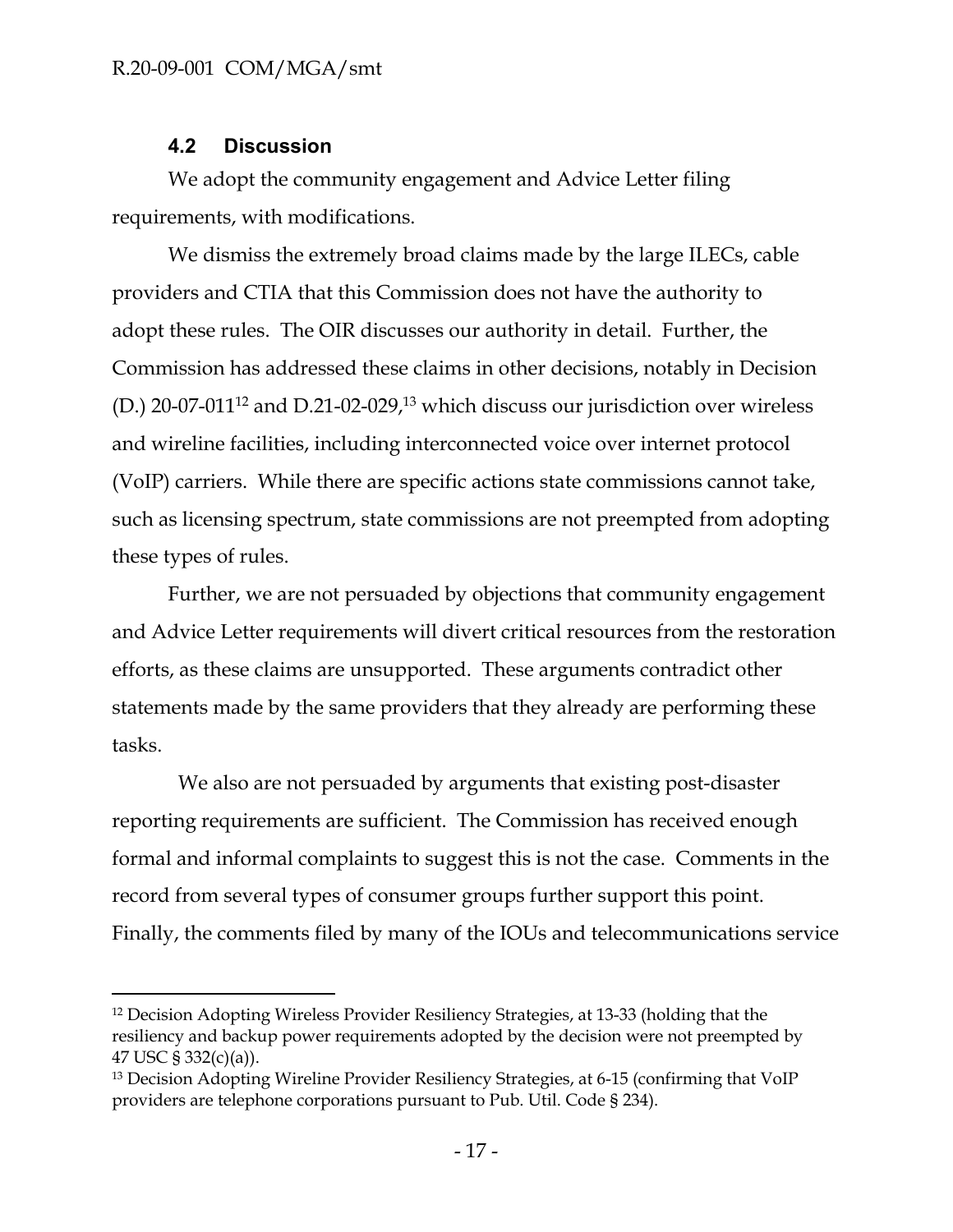providers suggest that these companies view having to discuss service restoration and rebuild efforts with the communities they serve as an inconvenience. If that is the case, we encourage them to adopt a more appropriate view of the people they serve.

The first requirement we adopt is that, in the event of a disaster declared either by the Governor of California or the President of the United States, IOUs and facilities-based telecommunications service providers shall each file a Tier 1 Advice Letter within 15 business days from when they are allowed into an affected area to assess the damage to their facilities.

The 15-day Tier 1 Advice Letter is informational only, but at a minimum should include the following details: 1) a report of what facilities or equipment was damaged, which may include any reports filed with public safety agencies showing containment or percentage of containment; 2) restoration and/or rebuild plans, including a description of what is being repaired, replaced or added, and maps of where the restoration will occur; 3) the date the IOUs and/or telecommunications service provider received access to the damaged area; 4) the timeline to make repairs; 5) any changes to any energy/communication infrastructure required; and 6) the contact information of the individual responsible for community engagement in these instances. IOUs shall file this Advice Letter with the Commission's Energy Division with a copy sent to the Communication Division. Facilities-based telecommunications service providers shall file the Advice Letter with the Communications Division. In addition, both IOUs and the facilities-based telecommunications service providers shall provide a courtesy copy of the Advice Letter to the appropriate local governments contained within the disaster area. In the case of a city, township or Tribal government, this means the executive or leader in charge of that entity. In the

- 18 -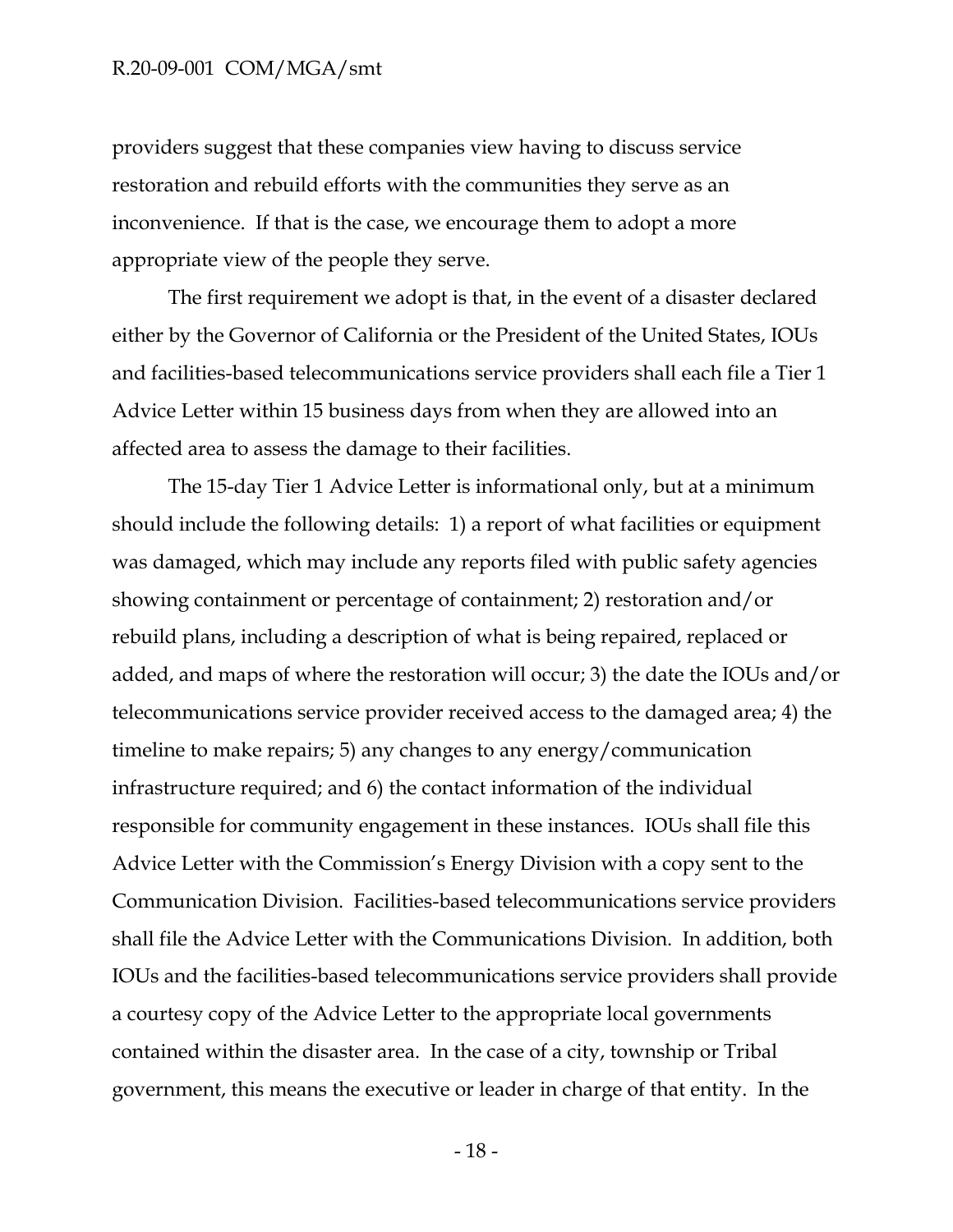case of an unincorporated area, the communication must be established with the appropriate County.

The second requirement we adopt is that within 30 days of being permitted back into the disaster area, IOUs and facilities-based telecommunications service providers shall meet in person with the impacted community to allow an opportunity to discuss any rebuilding plans that may affect them, especially if there are plans for fiber build outs. The utilities will consider incorporating any comments made by the affected community while working on their restoration.

The third requirement we adopt is that within 60 days after service is restored and all rebuilding work is complete, IOUs and facilities-based telecommunications service providers shall file a Tier 2 Advice Letter. The Tier 2 Advice Letter shall be filed with and otherwise provided to the same individuals and entities as required by the initial Tier 1 Advice Letter. This Tier 2 Advice Letter shall include: 1) a summary of restoration and/or rebuild activities; 2) a summary of the meetings and other communications that took place; 3) a summary of any changes made after the meet and confer meeting(s); 4) a summary of any energy/communication infrastructure added or changed, as well as the location, including a map; and 5) other issues the caused delays, such as land rights, permits, or discussions with certain entities.

The Advice Letter filing requirements we adopt here will provide impacted communities with more information and allow them the opportunity to share their concerns with IOUs and telecommunications service providers and do so without significant delay.

- 19 -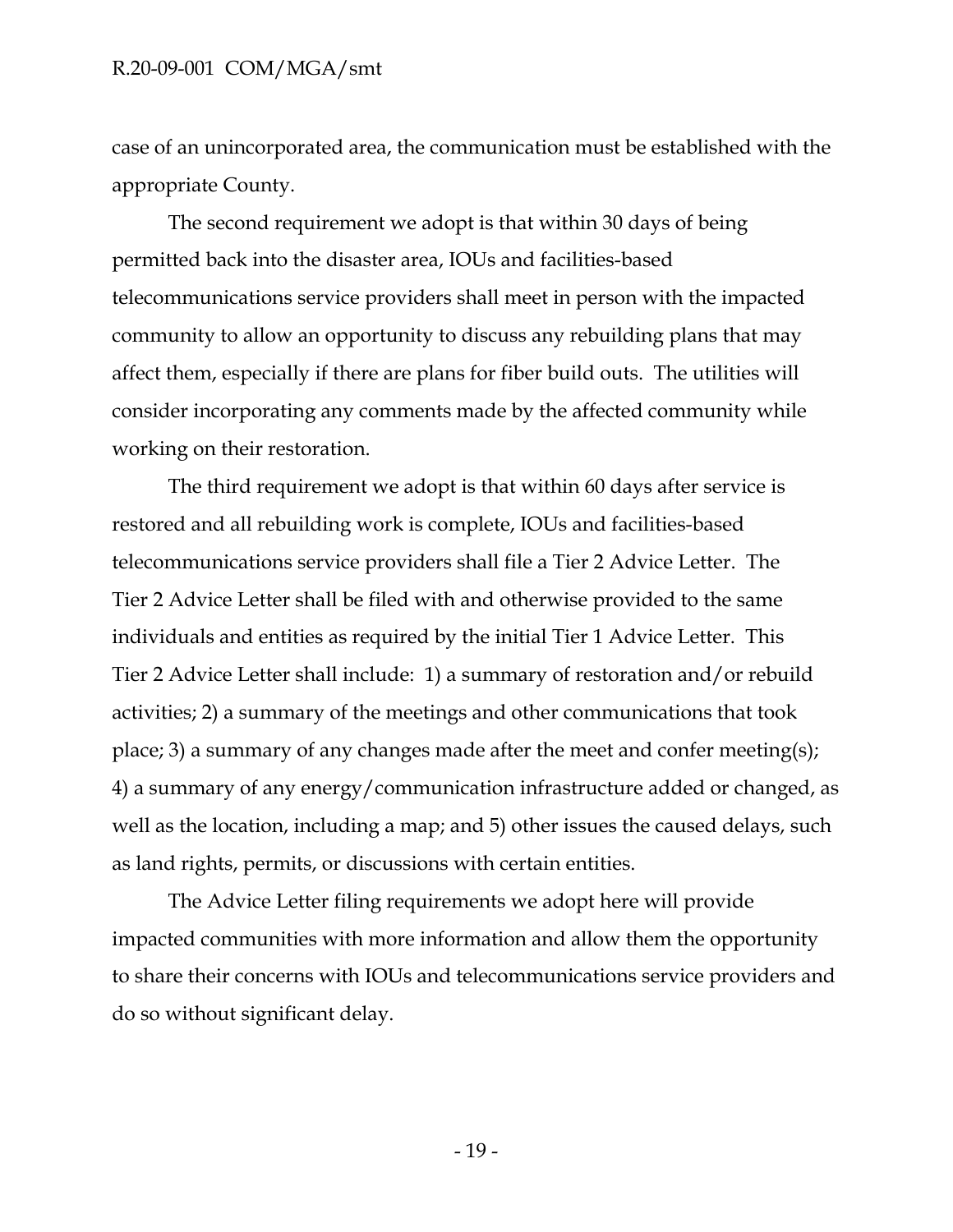# <span id="page-20-0"></span>**5. Digital Divide Account**

Pub. Util. Code Section 280.5 requires the Commission to provide grants on a competitive basis subject to criteria to be established by the Commission and in a way that disburses the funds widely, including urban and rural areas. The original Scoping Memo asks parties to comment on how the Commission should use the roughly \$1 million in the Digital Divide Account to help schools and students. The amended Scoping Memo ordered a supplemental round of comments and reply comments on a staff proposed pilot program to focus the \$1 million in limited grant funds available on a small number of schools, with the following eligibility criteria:

- Grants are limited to serving rural low-income small school districts;
- The beneficiary school must be in a small rural school district, as identified by the California Department of Education;
- The beneficiary school must have a free lunch participation rate of at least 25 percent or greater;
- The grant recipient must be a Community Based Organization (CBO) 501c3 non-profit with a demonstrated record of work to address the digital divide;
- CBO administrative expenses are limited to no more than five percent of the grant amount;
- Grants must provide a holistic solution including, but not limited, to:
	- Student home broadband connection;
	- Student required hardware including laptop, Chromebook and/or hotspots;
	- Student curriculum focused on the use of technology;
	- Software to enable distance learning for student and teacher; and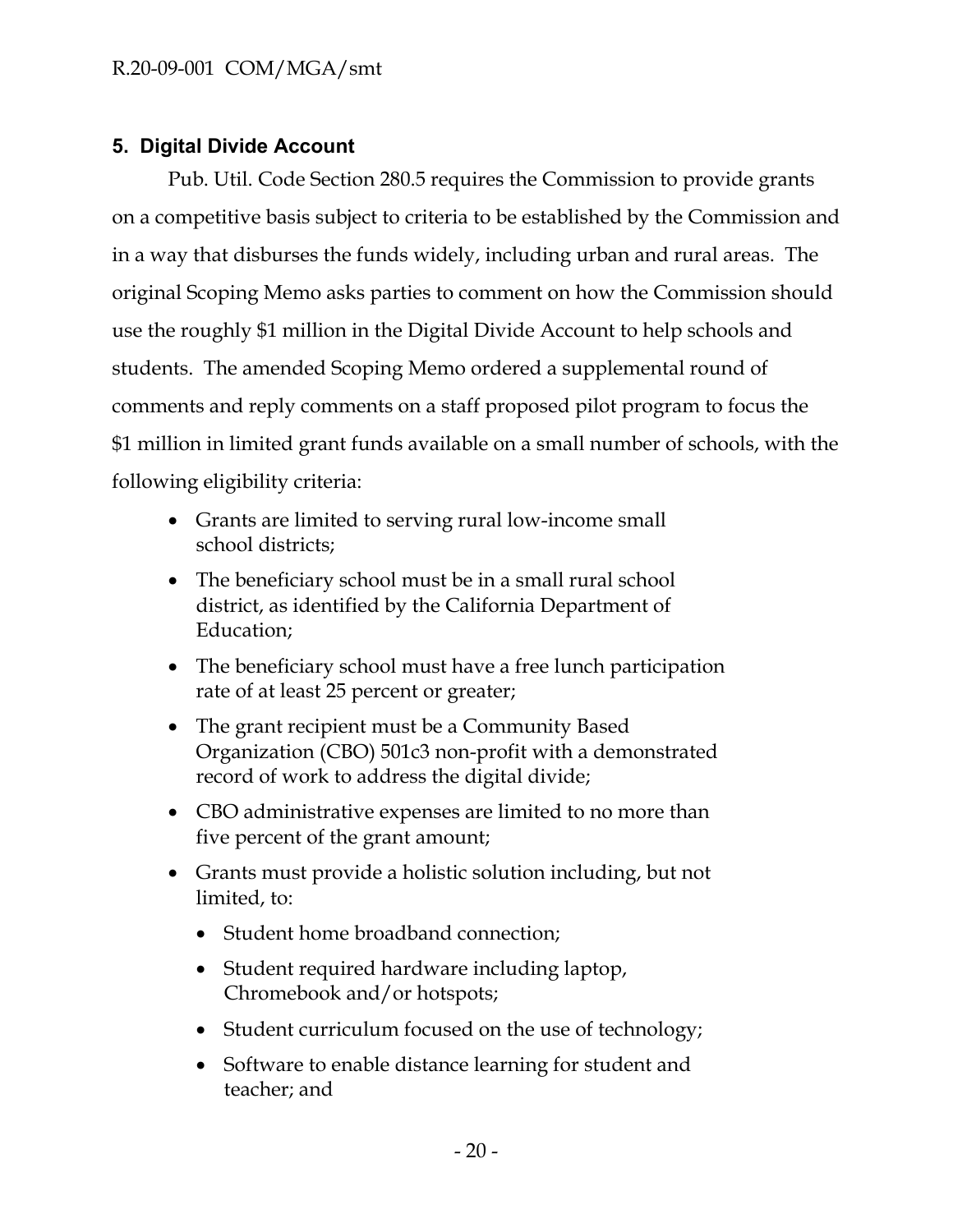- Training for teachers in the use of technology for distance learning;
- The term of the project is limited to one school year;
- Ongoing subsidies for CTF eligible services may be available for the participating school and student; and
- Grant amounts do not exceed \$250,000 per pilot project.

# <span id="page-21-0"></span>**5.1 Party Positions**

In general, most parties filing comments support the proposed criteria, though most also assert the Commission should broaden eligible grantees to beyond just rural, low-income small school districts. Some parties also support increasing the limit on administrative expenses to more than the proposed five percent. Parties also propose other modifications.

AARP, Joint ILECs, NDC, UCAN, CETF, CENIC, CWA, and CforAT all argue that urban schools also should benefit from the Digital Divide Account grant program, because students in urban areas are affected in pockets by the same broadband access problems as students in rural areas. Further, these parties argue that excluding urban schools would not comply with the requirement in statute to disburse the funds widely. TURN asserts using increasing the free lunch participation rate from at least 25 percent to at least 50 percent would focus spending on schools with the neediest students. CETF asks the Commission to define the term "rural low-income small school district."

Several parties suggest additions or other changes to the criteria. CforAT asks the Commission to clarify that one year for the program means one calendar year. Small LECs suggest that the Commission require applicants submit a detailed budget. CTIA encourages the Commission to award grants on a competitive basis an in a technologically neutrally manner to allow the inclusion of mobile broadband service.

- 21 -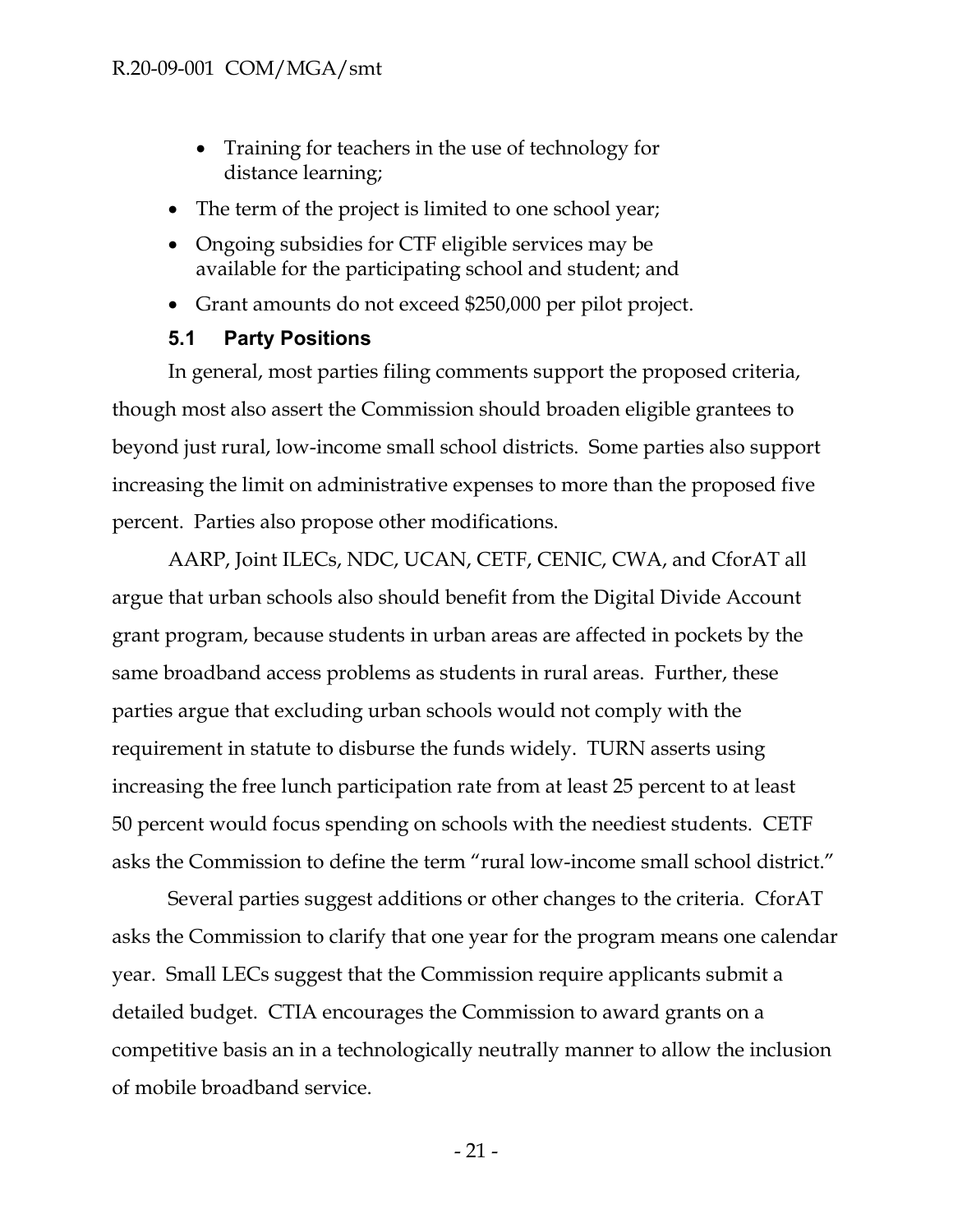CETF supports other specific requirements it asserts will lead to more holistic solutions, including: 1) asking the Commission's Communication Division staff to determine which communities have adequate service; 2) expanding eligibility to libraries; and 3) requiring grantees to count users.

NDC and the Small LECs recommend that the Commission clarify that the list of activities to be funded "holistic solutions" are the types of activities the program may allow, and not a requirement to offer every solution. Additionally, NDC recommends that the Commission broaden its view of fundable training activities to beyond just training on specific hardware. UCAN recommends the Commission not use these funds towards training teachers, that the training instead be for parents and households.

CETF and UCAN urge the Commission to require matching funds. NDC, UNCAN and CETF support increasing the cap on administrative expenses, with UCAN proposing a percent in the range of ten to fifteen percent and CETF proposing eight to twelve percent.

#### <span id="page-22-0"></span>**5.2 Discussion**

We adopt the proposed requirements for the Digital Divide Account with some modifications.

The enabling statute directs Digital Divide Account funds be available for both rural and urban areas, thus we modify the proposal to include urban schools. Following the definitions used by the California Department of Education, we intend to award three projects for small, rural schools and one project for urban because small rural districts are at the greatest disadvantage when it comes to obtaining funding. We also revise the criteria to increase the free lunch participation rate from at least 25 percent to at least 50 percent, to allow increase the focus on benefiting schools in low-income communities.

- 22 -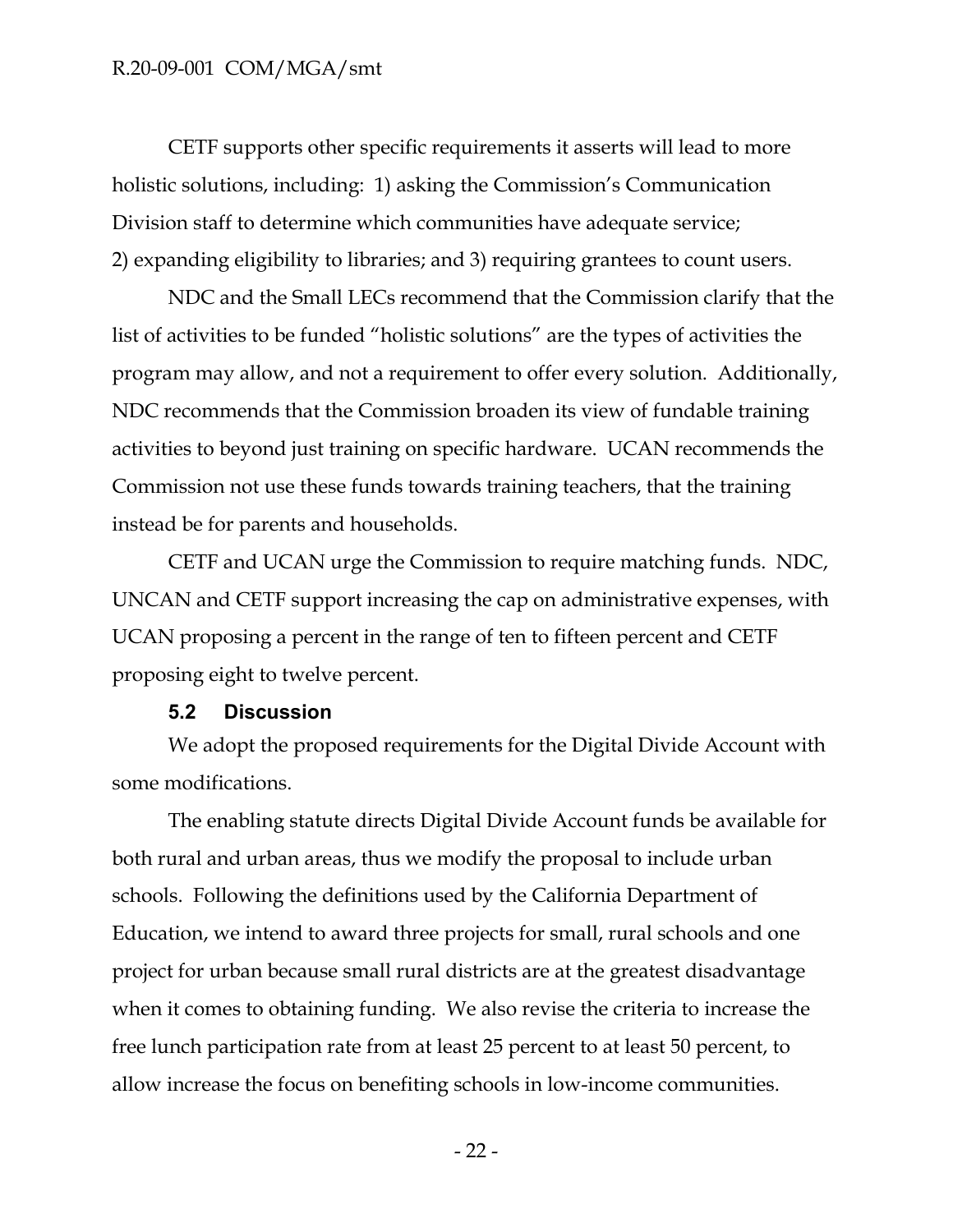For clarification purposes, we note that the rules we adopt allow for the funding of grants that "provide a holistic solution" but that the examples provided do not include all possible activities.

Finally, we adopt a 10 percent cap on administrative expenses associated with this grant. As some parties note, Pub. Util. Code Section 280.5(b), which mandates that "Not more than 5 percent of the revenues… be used to pay the costs incurred in connection with the administration of digital divide pilot projects…" appears to limit this Commission's administrative expenses, not the administrative expenses this Commission imposes on grantees.

# <span id="page-23-0"></span>**6. Comments on Proposed Decision**

The proposed decision of Commissioner Guzman Aceves in this matter was mailed to the parties in accordance with Section 311 of the Pub. Util. Code. Comments allowed under Rule 14.3 of the Commission's Rules of Practice and Procedure were filed on October 6, 2021 by:

- $\bullet$  PG&E;
- The Small LECs;
- The Yurok Tribe;
- UCAN;
- CTIA;
- Verizon;
- AT&T California;
- NDC;
- SCE; and
- SBUA.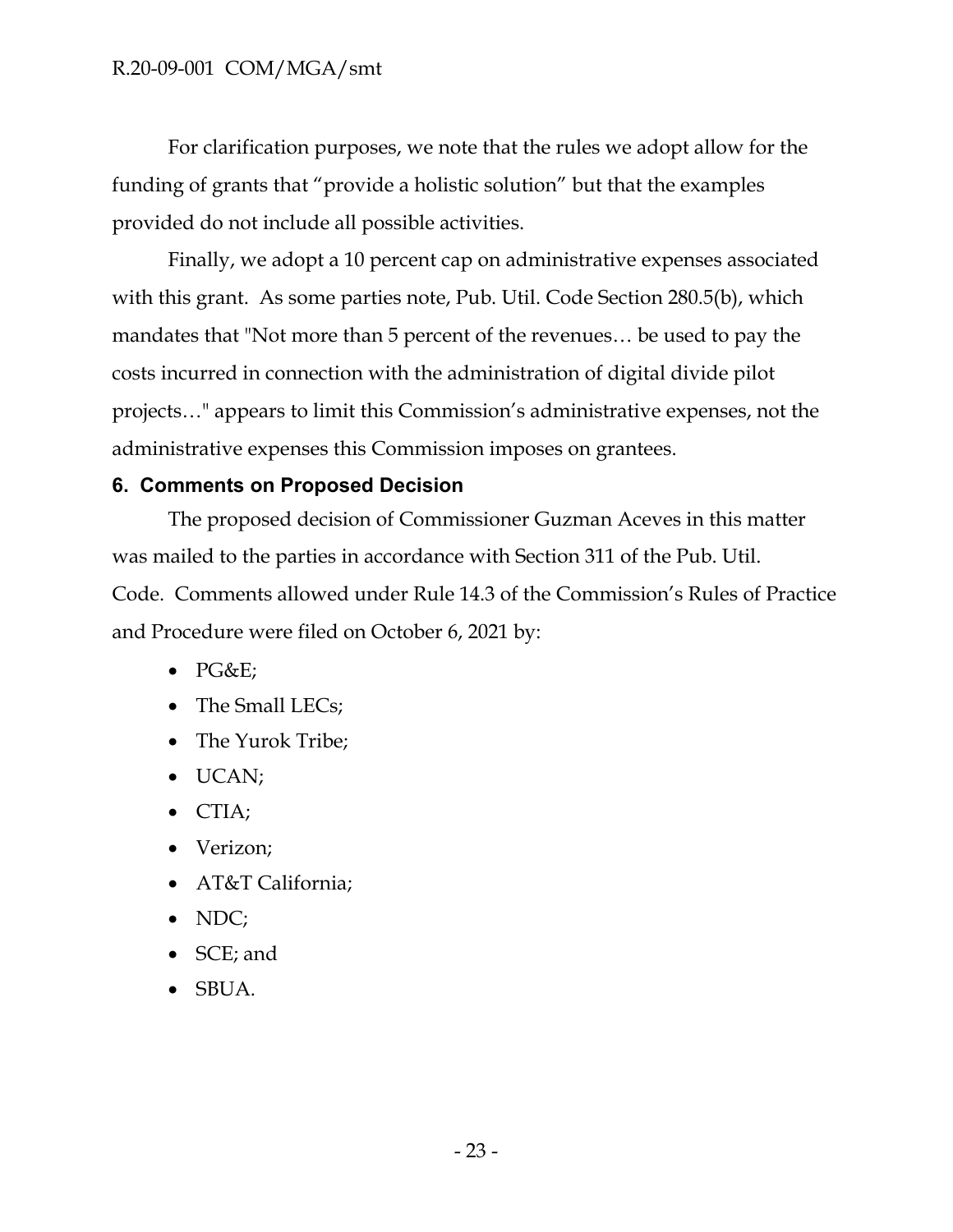On October 11, 2021, the following parties filed reply comments:

- NDC;
- CETF;
- $\bullet$  SCE;
- Frontier Communications;
- TURN;
- The Small LECs;
- $\bullet$  CCTA;
- AT&T California;
- CTIA;
- CforAT; and
- SBUA.

In response to comments, we make the following revisions:

- The deadline in Ordering Paragraph 1 is revised from 15 days to 15 business days;
- Ordering Paragraph 7(e) and page 23 are revised to increase the cap on administrative expenses from 5 percent to 10 percent.
- Ordering Paragraphs 1,2, 4 and 5 are revised to clarify that Tribal governments includes any Tribe(s) that have Tribal lands or ancestral territory overlapping with any portion of the disaster area; and
- Ordering Paragraph 7(h) is revised to remove the words "and student."

# <span id="page-24-0"></span>**7. Assignment of Proceeding**

Martha Guzman Aceves is the Assigned Commissioner and

Thomas J. Glegola is the assigned ALJ in this proceeding.

# <span id="page-24-1"></span>**Findings of Fact**

1. The Commission has received formal and informal complaints, as well as comments provided on the record from several types of consumer groups,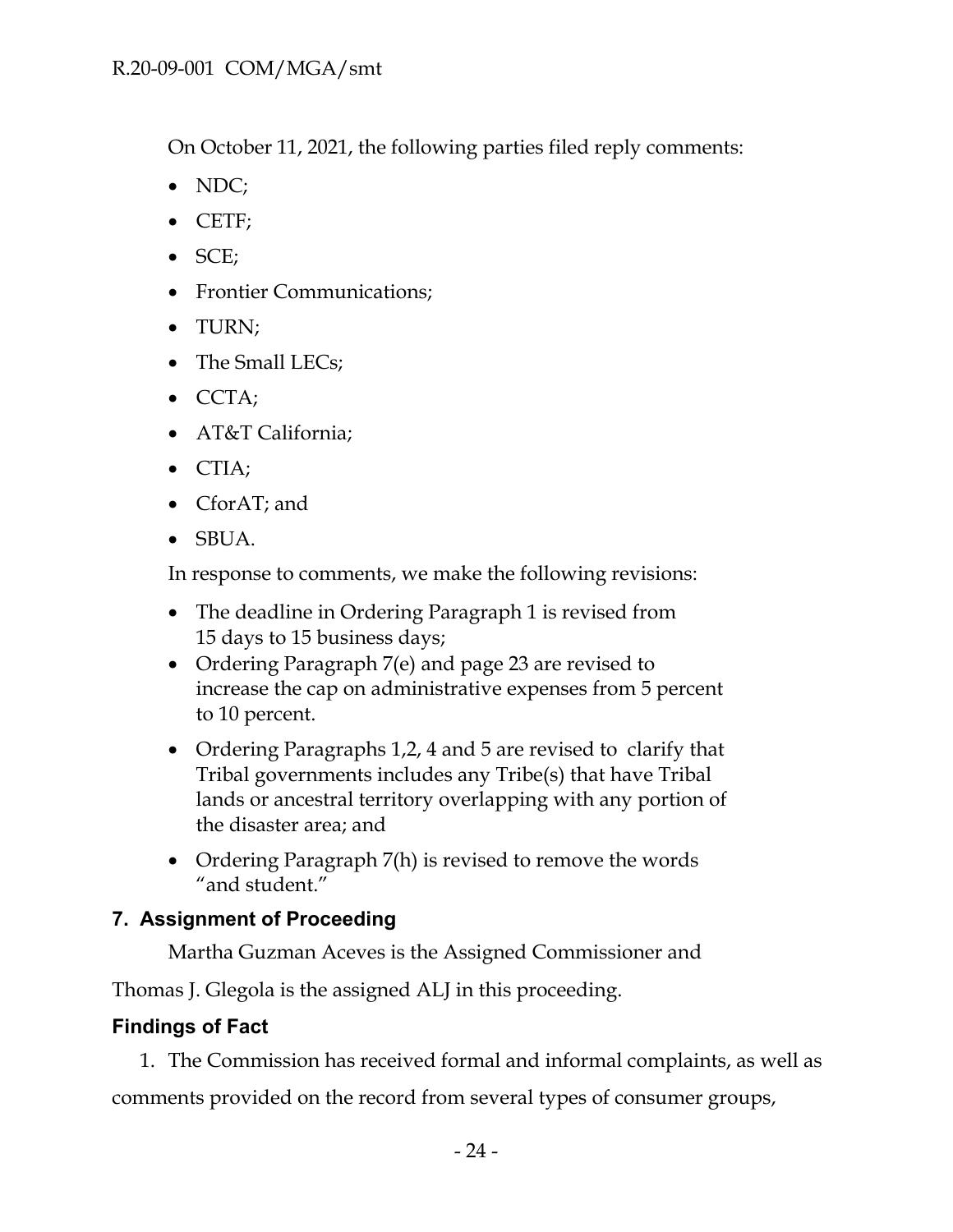indicating that current post-disaster community engagement efforts by Investor-Owned Utilities and both facilities-based wireline and facilities-based wireless providers are not sufficient.

2. Claims that the community engagement and Advice Letter requirements we adopt will divert critical resources from post-disaster service restoration efforts are unsupported by the record.

#### <span id="page-25-0"></span>**Conclusions of Law**

1. The Commission has the authority to require IOUs and facilities-based telecommunications providers to file Advice Letters.

2. The Advice Letter filing requirements we adopt here will provide disasterimpacted communities with more information and allow them the opportunity to provide input to IOUs and both facilities-based wireline and facilities-based wireless providers without significant delay and should be approved.

3. Pub. Util. Code Section 280.5 requires the Commission to provide grants on a competitive basis subject to criteria to be established by the Commission and in a way that disburses the funds widely, including urban and rural areas.

#### <span id="page-25-1"></span>**O R D E R**

#### **IT IS ORDERED** that:

1. In the event of a disaster, declared either by the Governor of California or the President of the United States, that also damages their facilities or leads to a service outage, Investor-Owned Utilities (IOUs) shall file a Tier 1 Advice Letter within 15 business days from when they are allowed into a disaster area to assess the damage to their facilities. IOUs shall file this Advice Letter with the Commission's Energy Division, with a copy sent to the Communications Division at TD.\_PAL@cpuc.ca.gov. The Advice Letter also must be provided to the appropriate local government contained within the disaster area, including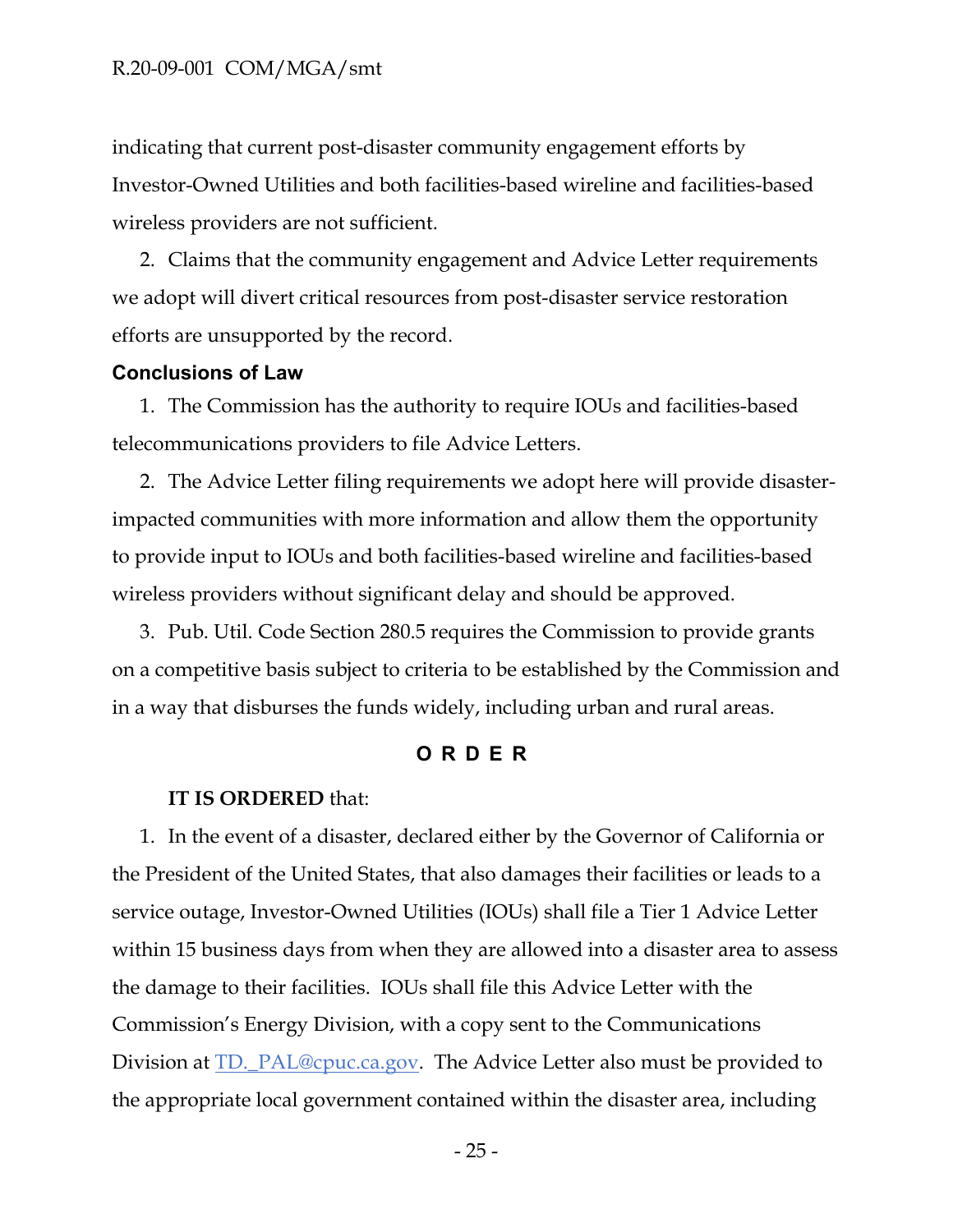the chief executive or leader of the city, township or Tribal government. In the case of an unincorporated area, the communication must be established with the appropriate County. In the case of Tribal governments, the Advice Letter must be provided to any Tribe(s) that have Tribal lands or ancestral territory overlapping with any portion of the disaster area. The Advice Letter shall include the following details:

- a. a report of what facilities or equipment was damaged;
- b. restoration and/or rebuild plans, including a description of what is being repaired, replaced or added, and maps of where the restoration will occur;
- c. the date the investor-owned utility received access to the damaged area;
- d. the timeline to make repairs;
- e. any changes to any energy/communication infrastructure required; and
- f. the contact information of the individual responsible for community engagement in these instances.

2. Within 30 days of being permitted back into a disaster area discussed in Ordering Paragraph 1, the Investor-Owned Utility shall meet in person with the impacted community to allow an opportunity to discuss any rebuilding plans and consider incorporating any comments made by the affected community while working on their restoration. The meeting must be with the appropriate local government contained within the disaster area, including the chief executive or leader of the city, township or Tribal government, or their designee. In the case of an unincorporated area, the communication must be established with the appropriate County. In the case of Tribal governments, the meeting(s) must be with any Tribe(s) that have Tribal lands or ancestral territory overlapping with any portion of the disaster area.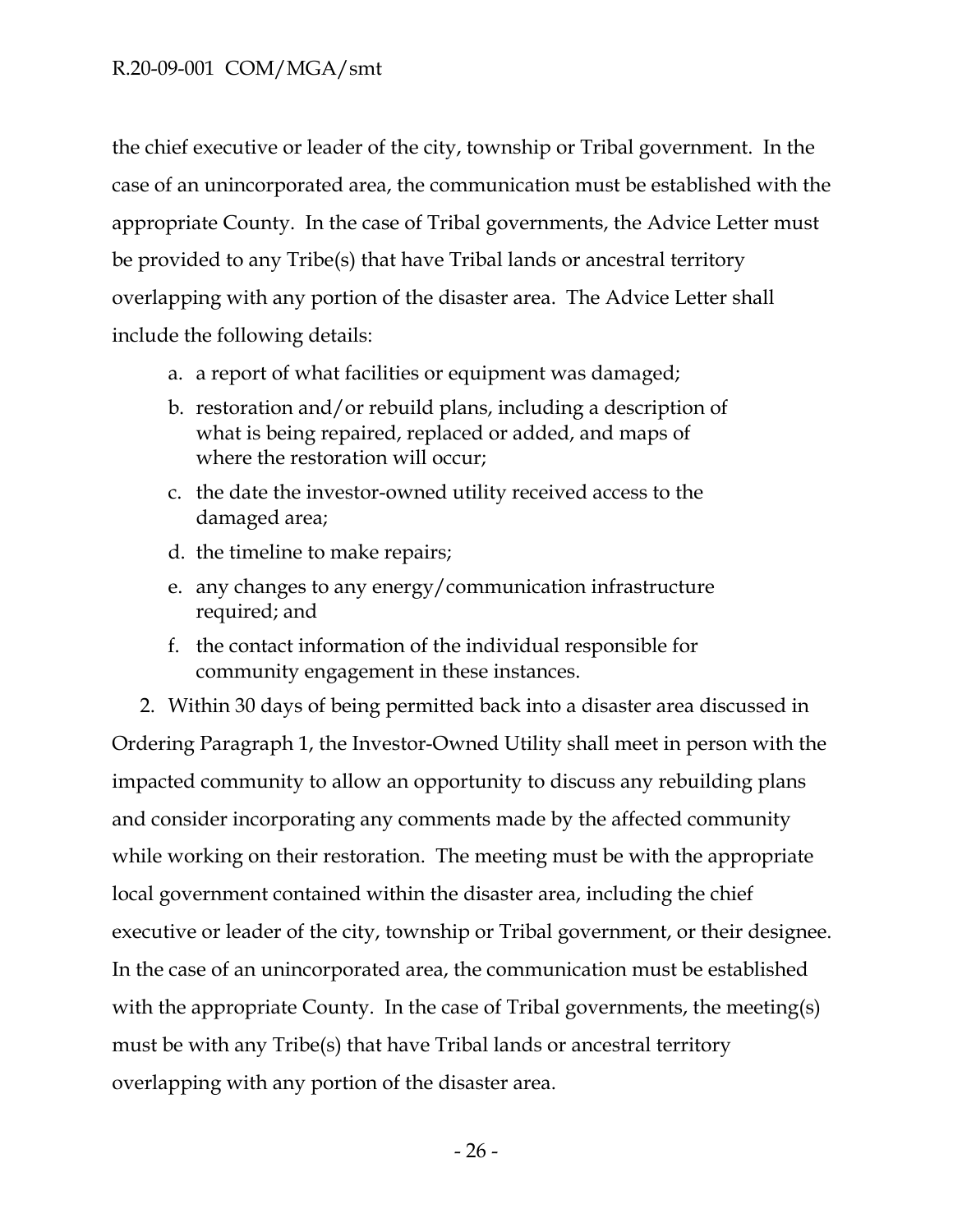3. Within 60 days after service is restored and all restoration or rebuilding work is complete following a disaster as identified in Ordering Paragraphs 1 and 2, an Investor-Owned Utility shall file a Tier 2 Advice Letter. The Tier 2 Advice Letter shall be filed with Commission's Energy Division, with a copy sent to the Communications Division at TD.\_PAL@cpuc.ca.gov, and also provided to the same individuals and entities as required by the initial Tier 1 Advice Letter. This Tier 2 Advice Letter shall include:

- a. a summary of restoration and/or rebuild activities;
- b. a summary of the meetings and other communications that took place;
- c. a summary of any changes made after the meet and confer meeting(s);
- d. a summary of any energy/communication infrastructure added or changed, as well as the location, including a map; and
- e. other issues that caused delays, such as land rights, permits, or discussions with certain entities.

4. In the event of a disaster, declared either by the Governor of California or the President of the United States, that also damages their facilities or leads to a service outage, facilities-based wireline and facilities-based wireless providers shall file a Tier 1 Advice Letter within 15 days from when they are allowed into a disaster area to assess the damage to their facilities. This Advice Letter shall be filed with the Commission's Communications Division at TD.\_PAL@cpuc.ca.gov. The Advice Letter also must be provided to the appropriate local government contained within the disaster area, including the chief executive or leader of the city, township or Tribal government. In the case of an unincorporated area, the communication must be established with the appropriate County. In the case of Tribal governments, the communication must be established with any Tribe(s)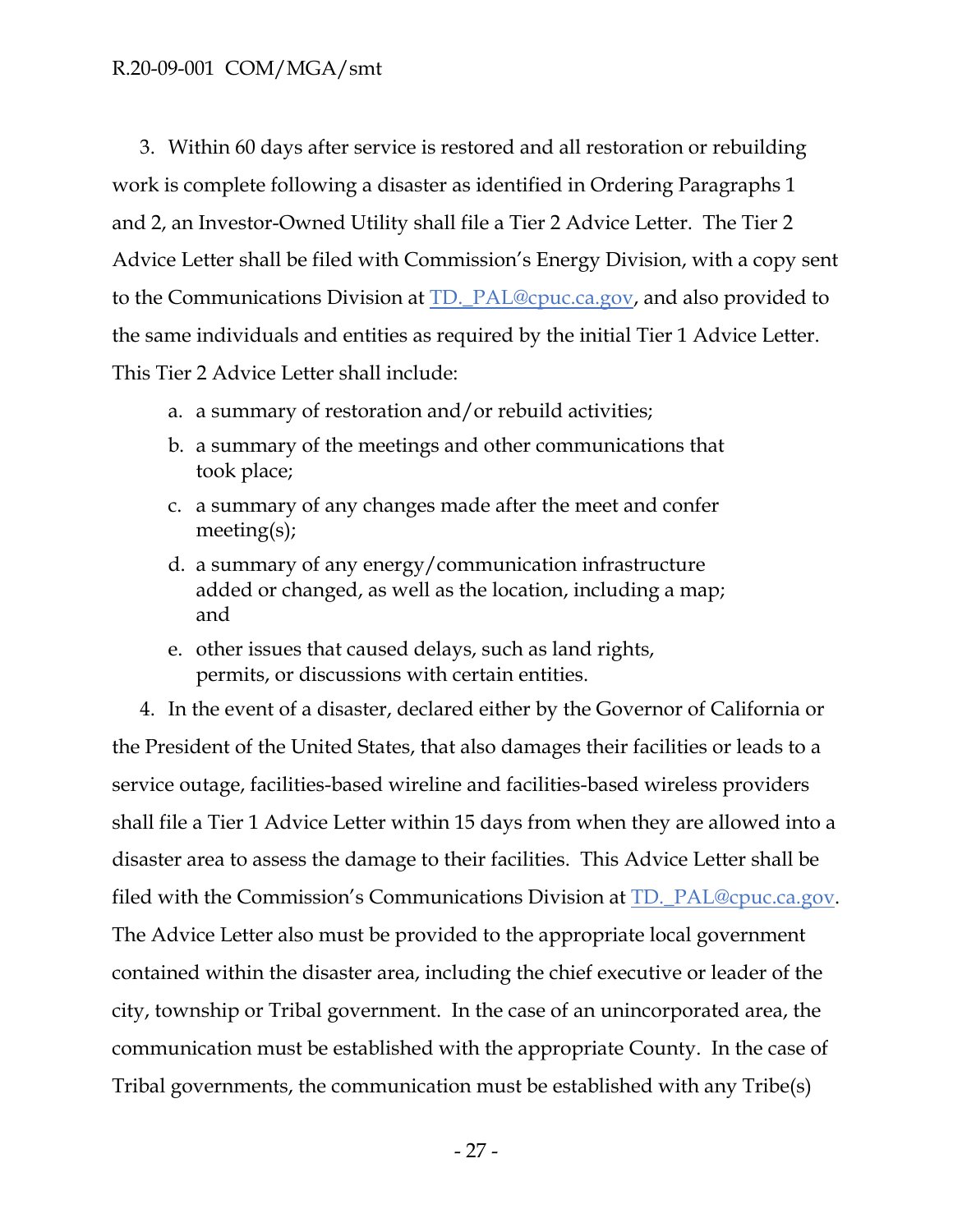that have Tribal lands or ancestral territory overlapping with any portion of the disaster area. The Advice Letter shall include the following details:

- a. a report of what facilities or equipment was damaged;
- b. restoration and/or rebuild plans, including a description of what is being repaired, replaced or added, and maps of where the restoration will occur;
- c. the date the facilities-based wireline or wireless provider received access to the damaged area;
- d. the timeline to make repairs; and
- e. any changes to any energy/communication infrastructure required; and
- f. the contact information of the individual responsible for community engagement in these instances.
- 5. Within 30 days of being permitted back into a disaster area discussed in

Ordering Paragraph 4, the facilities-based wireless or wireline provider shall meet in person with the impacted community to allow an opportunity to discuss any rebuilding plans and consider incorporating any comments made by the affected community while working on their restoration. The meeting should be with the appropriate local government contained within the disaster area, including the chief executive or leader of the city, township or Tribal government, or their designee. In the case of an unincorporated area, the communication must be established with the appropriate County. In the case of Tribal governments, the meeting(s) must be with any tribe(s) that have Tribal lands or ancestral territory overlapping with any portion of the disaster area.

6. Within 60 days after service is restored and all restoration or rebuilding work is complete following a disaster discussed in Ordering Paragraphs 4 and 5, the facilities-based wireline or wireless provider shall file a Tier 2 Advice Letter. The Tier 2 Advice Letter shall be filed with Commission's Communications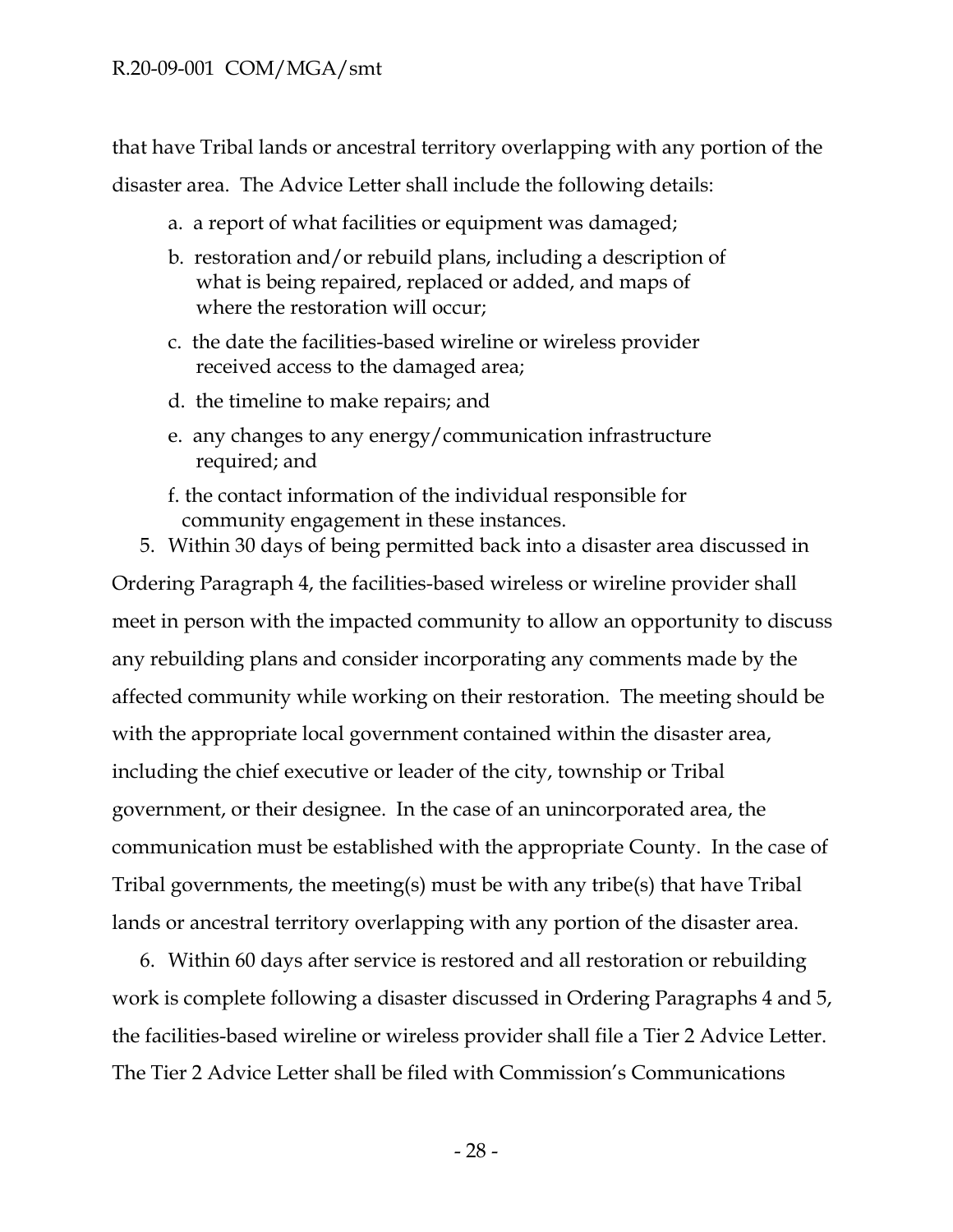Division at TD.\_PAL@cpuc.ca.gov, and also provided to the same individuals and entities as required by the initial Tier 1 Advice Letter. This Tier 2 Advice Letter shall include:

- a. a summary of restoration and/or rebuild activities;
- b. a summary of the meetings and other communications that took place;
- c. a summary of any changes made after the meet and confer meeting(s);
- d. a summary of any energy/communication infrastructure added or changed, as well as the location, including a map; and
- e. other issues that caused delays, such as land rights, permits, or discussions with certain entities.
- 7. The Commission hereby authorizes eligible grantees to apply for

Digital Divide Account grants pursuant to Pub. Util. Code Section 280.5 and

the conditions set out in this ordering paragraph.

- a. Grants are limited to serving urban and rural low-income small school districts;
- b. The beneficiary school must be in an urban or small rural school district, as identified by the California Department of Education;
- c. The beneficiary school must have a free lunch participation rate of at least 50 percent;
- d. The grant recipient must be a Community Based Organization non-profit with a demonstrated record of work to address the digital divide;
- e. CBO administrative expenses are limited to no more than 10 percent of the grant amount;